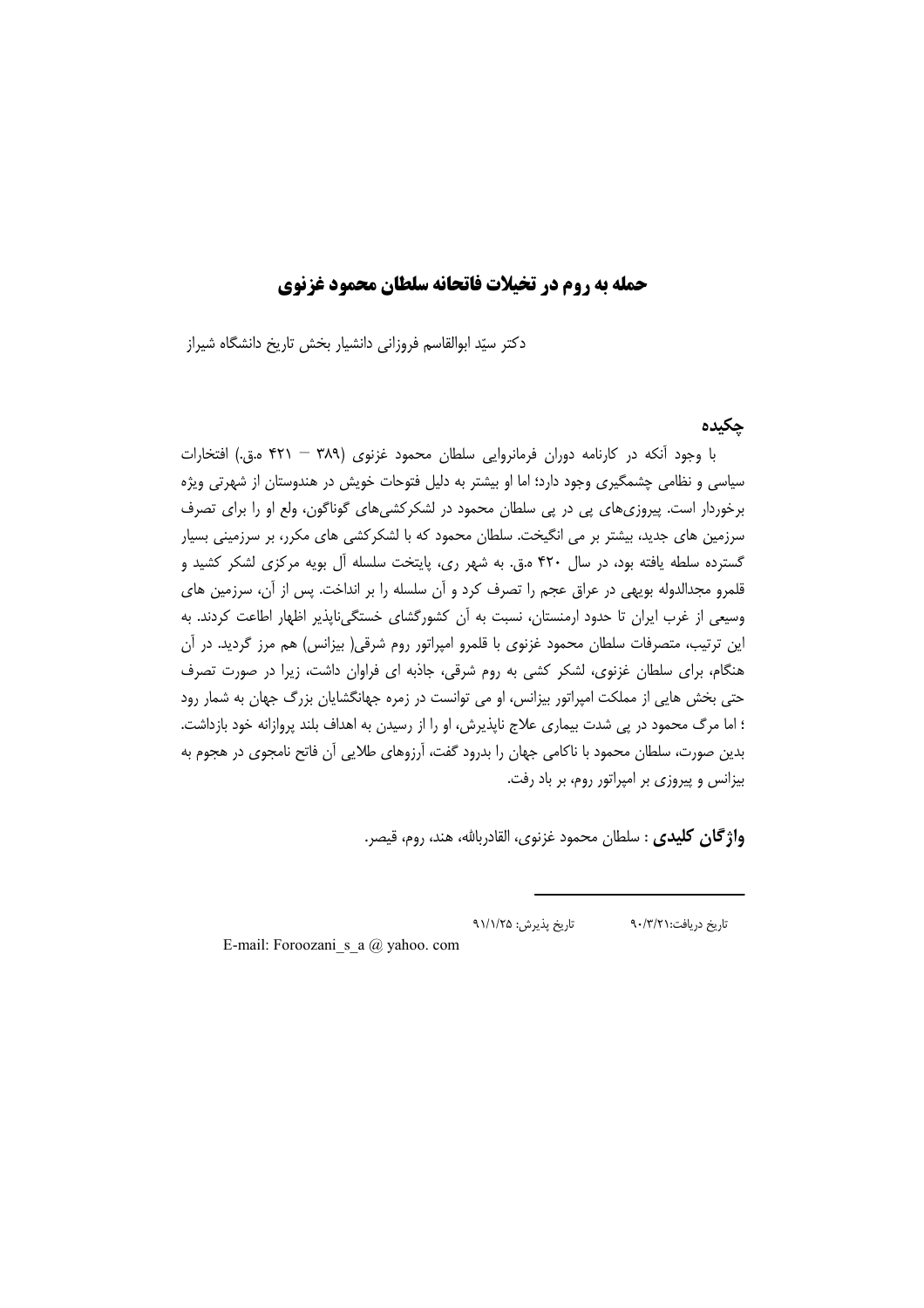مجله پژوهش های تاریخی ایران و اسلام شماره ١٢ بهار و تابستان ١٣٩٢

#### مقدمه

 $\lambda \cdot \lambda$ 

فکر، روش و ساختار مملکت فاتحان در درازنای تاریخ، بر تصرف سرزمینهای متعدد و کسب غنایم ارزشمند از این راه و به گردش درآمدن چرخ اقتصاد براساس هرآنچه بتواند خزانه شاهی را اکنده سازد، استوار بوده است. در این نوع از کشورداری مبتنی بر کشورگشایی مردمان برای ادامه فتوحات ترغیب می شوند و آن چنان که رسم تاریخ است، سایهای از حماسه نیز این سازه را حمایت و به غلیان می|ندازد. عشق به گسترش قلمرو علاوه بر منویات مالی و نظامی فراوان، ناشی از میراثی کهن از آرزوهای بشری برای جاودانگی و شهرت است. هر فاتحی که گام در این راه می نهاد، ناگزیر از تداوم و گسترش قلمروی تحت فرمان خود بود. در تاریخ ایران;مین، ایجاد پیوستگی و تسلط بر راههای تجاری که در مسیرهای شرقی غربی امتداد داشتند، مساله کم آبی، عدم توان توسعه همه جانبه برای همه نقاط قلمرو شاهی و بالاخره وجود تفکرات فردی و استبدادی زمینه پیدایش تفکرات فاتحانه متعددی را فراهم می ساخت. محمود غزنوی یکی از صدها فاتحی بود که در تاریخ این سرزمین کهن، قسمتی از نظام اقتصاد غنیمتی مبتنی بر گسترش قلمرو را به راه انداخته بود. بین او و سایر فاتحان شباهتهای بسیاری وجود دارد؛ اما اینکه زمانه او چه سرنوشتی را برای او و میزان قلمروش رقم زده بود، تاثیر زمان و مکان حوادث موفقیت یا عدم موفقیت او را هویدا می سازد. او در عالم واقع و به تعبیر شاعران و درباریان که با چاشنی تملق و چاپلوسی او را می ستودند، جهانی را فتح کرده بود؛ اما در عالم تخیل هم آن چنان که میل و رغبتی عمیق به تداوم فتوحاتش داشت، می خواست مانند اسطورههای تاریخی که حداقل از زبان این شاعران و ناقلان احوال گذشتگان در دربار او جاری می شد، فاتحی با متصرفات فراوان باشد و از سویی نیز عنوان کثیرالغزواتی را نه تنها در بلاد هندوستان، بلکه در جهات دیگر بخصوص نسبت به آنهایی که در تاریخ صاحب اسم و رسمی بودند، او را بلند آوازهتر سازد.

#### زمينه تاريخي

سلطان محمود غزنوی در واپسین سال های زندگانی خویش با دردی جانکاه دست به گریبان بود (فرشته، بی تا/ ج۱: ۳۵) اما او تلاش بسیار داشت که بیماری|ش را از دیگران پنهان دارد و خود را سالم و قدرتمند نشان دهد (گردیزی، ۱۳۶۳: ۴۱۸). فاتح بزرگ غزنوی به هنگام بیماری، پزشکانی را که به او سفارش می کردند که برای مدتی استراحت کند، متهم می کرد که می خواهند او را به کنارهگیری از حکومت وادار سازند (ابن الاثیر، ۱۳۶۸/ ج۱۶: ۱۱۱). با این همه، به مرور رنجوری سلطان آشکارتر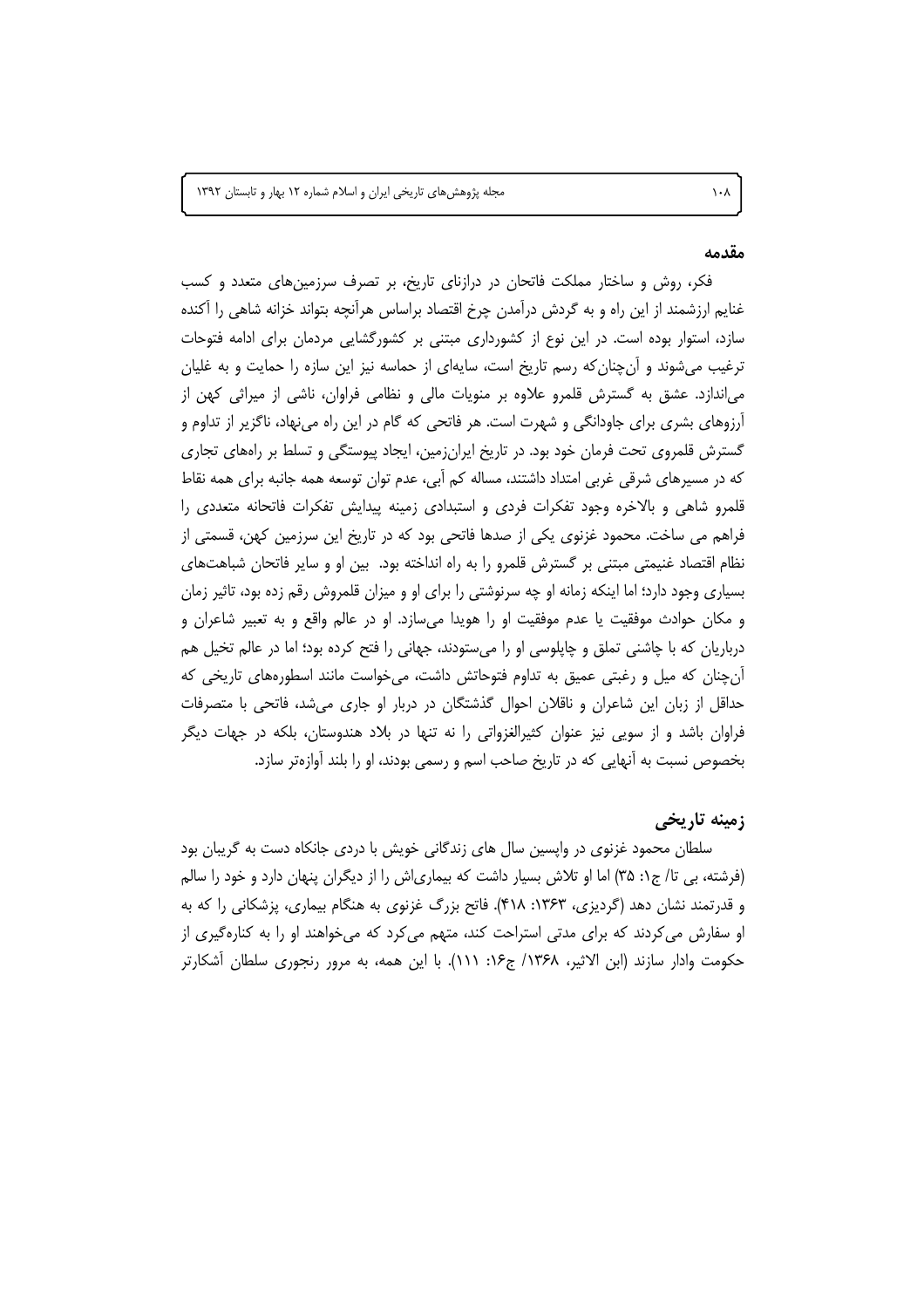میگردید و او در واکنشی روانی به ضعف و بیماری خویش، حتی از مشاهده افراد تندرست ناراحت می شد (شبانکارهای، ۱۳۶۳: ۶۴). سلطان محمود چنان از رو به رو شدن با واقعیت مرگ پرهیز داشت که در بدترین شرایط جسمانی، از بستری شدن خودداری میورزید (گردیزی، ۱۳۶۳: ۴۱۸). وی که با حرکاتی تأثر برانگیز در روزهای پایانی عمرخویش فضایی غمناک بر دربار غزنوی حاکم ساخته و خویشان و اطرافیان را در اندوهی عمیق فرو برده بود (شبانکاره ای،۱۳۶۳ : ۶۶ –۶۵ و فرشته، بی تا/ ج۱: ۳۵)، سرانجام در ماه ربیع الاخر سال ۴۲۱ ه.ق. در برابر مرگ مجبور به تسلیم گردید (گردیزی، ۱۳۶۳: ۴۱۹ –۴۱۸). درست است که مرگ، برای غالب انسانها واقعیتی هراسناک می باشد؛ اما ضعفی که اَن جهانگشای بزرگ در هنگام جان سیردن از خود بروز داد، حیرت اَور است. براستی بر خلاف انتظار، ظاهراً برای آن قهرمان عرصههای کارزار، مرگ مسأله چندان پذیرفته شدهای برای او نبود.

با این مقدمات، سؤالی که ذهن محقق را به خود مشغول میدارد، آن است که چرا سلطان محمود که در لشکرکشیهای پیدرپی|ش، مرگ بسیاری از سربازان جوان و سالاران پرتوان سپاه خویش و نیز کشتار بی رحمانه مردان و زنان و پیران و کودکان سرزمینهای مفتوحه را به عنوان یک واقعیت مشاهده کرده بود، از پذیرش فرجام زندگی خود پرهیز می نمود؟ در حقیقت از جنگاوری که بارها صحنههایی فجیع و خونین و مرگبار را به چشم دیده بود، انتظار میرفت که مرگ را به عنوان نقطه پایان عمر، حتی آسان تر از دیگران بپذیرد. در پاسخ به سؤال یاد شده، شاید بتوان این موضوع را خاطر نشان کرد که محمود با ِ تمام کشورگشایی هایش، هنوز به اهداف و آرزوهای بزرگ خویش نرسیده بود. در واقع او که گسترهیی وسیع از شرق را تصرف کرده بود، درست در آن هنگام که اندیشه گشکرکشی به روم (شرقی) و رویارویی با امپراتور بیزانس و شکست و تصرف دست کم بخشهایی از قلمرو او، وسوسهاش می کرد، بر این حقیقت تلخ یی برد که وضع نامناسب جسمی او اجازه چنین کار بزرگی را به او نمی دهد. بدین ترتیب باید گفت که محمود با تمام کامرواییهایش، از منظر خویش ناکام بود و ناامیدی از تحقق آرزوی بزرگش (فتح روم)، پذیرش مرگ غیر منتظره را برای او تلختر و ناگوارتر می کرد.

شناخت شخصیت سلطان محمود غزنوی، به میزان زیادی از واکنش غیر منطقی او نسبت به مرگ پرده برمیدارد. لازمه این شناخت، نگاهی گذرا به چگونگی مراحل قدرتیابی محمود، رویدادهای سیاسی و نظامی مهم دوران فرمانروایی آن کشورگشای بزرگ و نیز، آگاهی از سیره عملی، اندیشهها و آرزوهای سیاسی وی می باشد. از سویی نیز دوران حیات پرماجرای وی بخصوص فتوحات مکرر که آکنده از فضایی روانی بود که شاعران و نویسندگان و درباریان بر آن می داشت تا برای ادامه جنگ و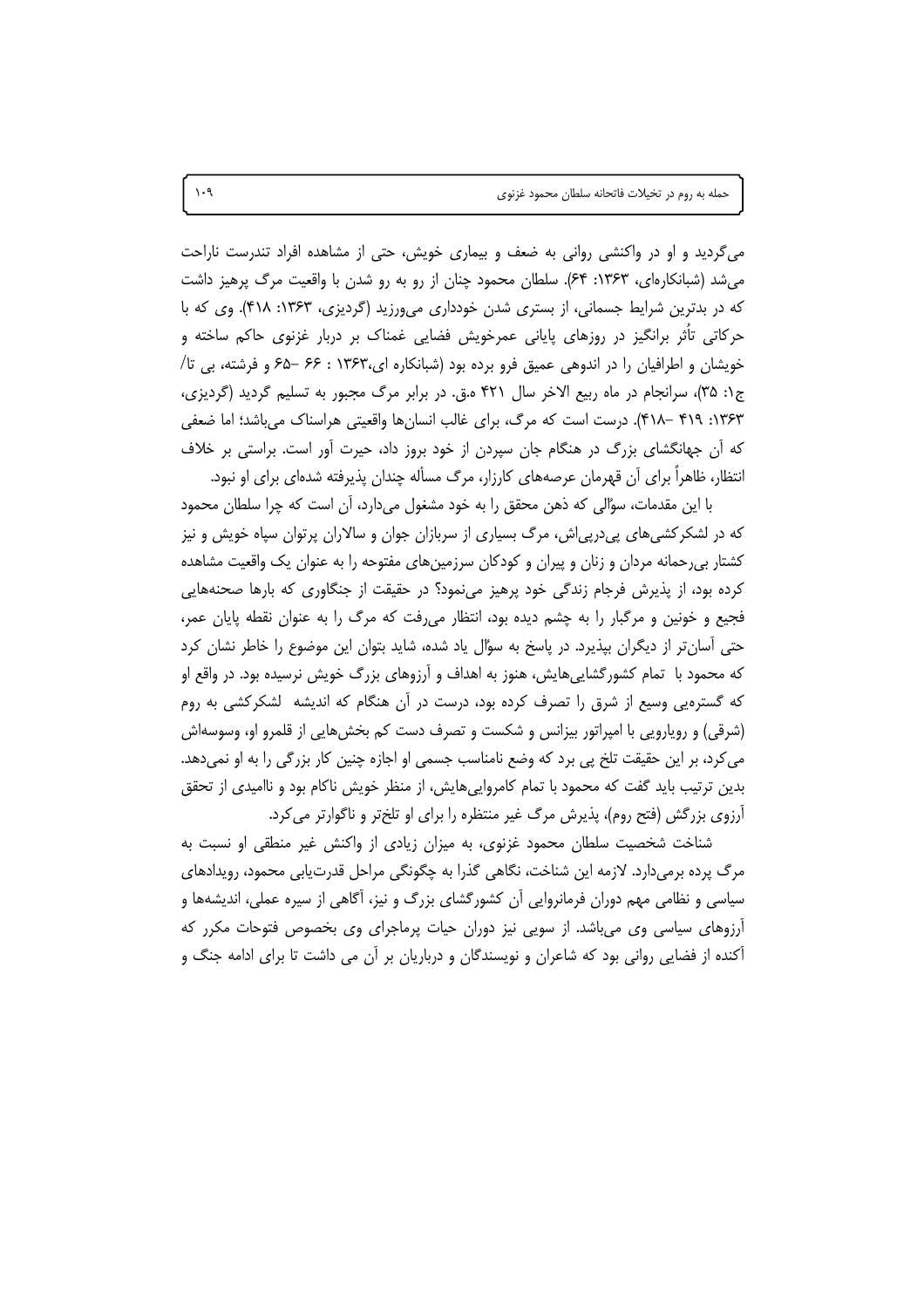گسترش قلمرو حتی در عالم تخیل ذهن سلطان را به خود مشغول سازد، پرده بر میدارد. نکات یاد شده با توجه به محدودیت مجال، به اختصار در این مقاله، مورد بحث و بررسی قرار گرفتهاند.

### امیرمحمود غزنوی بر پلکان ترقیات فاتحانه

محمود که در سال ۳۶۱ ه.ق. دیده به جهان گشود، (جوزجانی، ۱۳۶۳/ج۱: ۲۲۸) از دوران نوجوانی شجاعتی قابل تحسین از خود نشان داده و در رکاب پدر دلاور خویش، سبکتگین، کار ورزیده گردیده بود. وی که در امور سیاسی و نظامی صاحب نظر بود، گاهی اوقات دیدگاه هایی بر خلاف پدر خویش داشت که بعدا درستی آنها به اثبات رسید (جرفادقانی، ۱۳۵۷: ۳۱–۲۹). محمود که با رفتار قدرت طلبانهاش در ایام جوانی، سبکتگین را نسبت به اهداف خویش بدگمان ساخته و به دستور او چند ماهی را در زندان سپری کرده بود، با زیرکی موقعیت سابق خود را به دست آورد (شبانکارهای، ۱۳۶۳: ۴۴ – ۴۲). محمود در آن هنگام که سبکتگین از سوی دولت سامانی برای سرکوب سیهسالار شورشی، ابوعلی سیمجور و متحدانش، به یاری فرا خوانده شد، به همراه پدر به سوی خراسان عزیمت کرد. سبکتگین پس از پیروزی بر ابوعلی سیمجور، از سوی امیر نوح سامانی به ناصرالدین ملقب گردید و نقشی تعیین کننده در امور دولت سامانی به دست آورد. همچنین محمود بن سبکتگین از جانب امیر نوح سامانی، به سیف الدوله ملقب و به عنوان سیهسالار خراسان برگزیده شد (فروزانی، ۱۳۸۱: ۶۸–  $\mathcal{S}$ 

سبکتگین در واپسین ایام زندگانی خود، فرزندش اسماعیل را که از سوی مادر، نوه آلبتگین، بنیان گذار حکومت غزنوی بود، به جانشینی خود برگزید (جرفادقانی، ۱۳۵۷: ۱۵۲). در آن حال، محمود را پارای ایستادگی در برابر تصمیم سبکتگین نبود و او این کار را به زمانی مناسب موکول کرد. سبكتگين در ماه شعبان سال ۳۸۷ ه.ق. درگذشت (همان: ۱۵۰–۱۴۶). درآن زمان، سيف الدوله محمود به عنوان سپهسالار خراسان در مقر فرمانروایی خویش در نیشابور به سر می برد. وی پس از اطلاع بر مرگ سبکتگین، با ارسال نامهای برای اسماعیل با تأکید بر تجارب و توانایی های خویش برای فرمانروایی، از اسماعیل خواست که تخت حکومت غزنه را به او واگذار نماید؛ اما اسماعیل از این کار سرپیچید و تنها پس از شکست در برابر سپاه محمود، مجبور شد از مقام خود کنارهگیری کند. بدین ترتيب، امير سيفالدوله محمود بن سبكتگين بر تخت حكومت غزنين نشست (همان: ١۶۵– ١۵٨). لازم به يادآوري است كه حكومت امير اسماعيل بن سبكتگين، تنها هفت ماه دوام داشت (ابن الأثير،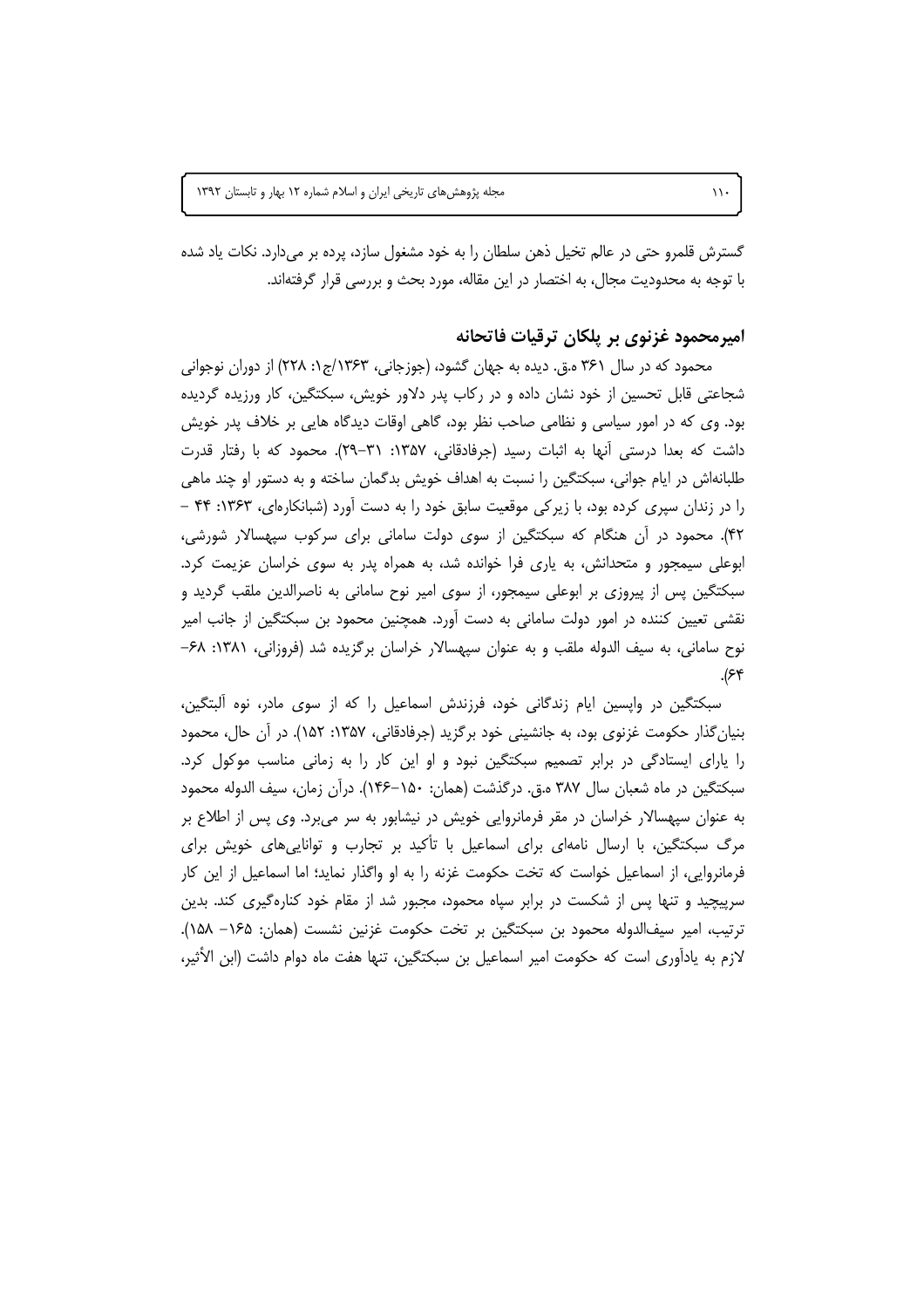١٣٥١/ ج١٥: ٢٤٥). بر اين اساس، مي توان كفت كه امير محمود در نخستين ماههاى سال ٣٨٨ ه.ق، قلمرو سبكتگين را از تصرف برادر خويش خارج ساخته بود.

سبکتکین، سازنده حکومت ارتش سالار غزنوی و آغاز کننده اقدامات فاتحانه در هندوستان بود که این حملات به دوران حکومت محمود غزنوی نیز بسیار فعال¤ر ادامه یافت. در این اقدامات شهرتآور سیاسی و نظامی و انتشار اسلام، مسأله اقتصادی هم مورد نظر فاتحان بود. دستگاه خلافت هم این سیاست را تأیید می کرد، زیرا لشکر کشی و پیروزی در هندوستان موجب گسترش نفوذ خلیفه عباسی هم می شد. سلطان محمود نمی توانست فتوح خود را از جانب مغرب و جنوب غربی ایران ادامه دهد، زیرا این محدوده جزیی از حدود قلمرو خلیفه عباسی بودند و پیشرفت در آن نواحی از نظر محمود بیفایده و حتی خطرناک بود؛ از این رو محمود راه هند را بهترین مسیر حملات تشخیص داد. در راه شمال شرقی و شرق هم ترکان زرد پوست و دیگر اقوام چادرنشین جنگاور بودند و صرفه اقتصادی در جنگ با آنان برای لشکر محمود وجود نداشت. حمله به این نواحی نوعی خودکشی جنگی بدون کسب غنایم به حساب می آمد؛ به همین علت بود که او تصمیم گرفت به لشکرکشی و فتوح در سرزمین ثروتمند هند بپردازد. بتدریج هرچه بر فتوحات محمود اضافه میشد بر آرزوهای فاتحانه او هم مناطق جدیدتری اضافه می گردید. نقش درباریان و شاعران نیز در ساختن این فضای روانی قابل توجه بود. توالی سال های حکومت توامان با فتوح مکرر، روان سلطان غزنوی را به عادتی روزمره دچار ساخته بود که حکومت با تصرف سرزمینهای تازه و عمدتا با نام و نشان معروفتر امکان پذیر است از طرفی هم چاپلوسان و درباریان نیز که چشم به الطاف ملوکانه داشتند بر تایید این ایده فاتح غزنوی سخنهای منثور و منظوم میسرودند. این فضای درباری مبنای تشکیل امال و آرزوهایی در نزد سلطان گردید که تا لحظه مرگ نیز او را رها نمی ساخت.

#### امیر محمود غزنوی فرمانروای مستقلّ خراسان (اولین خواستههای فاتحانه)

از آنجا که در غیاب سیف الدوله محمود، امیرابوالحارث منصور سامانی (۳۸۷–۳۸۹ه. ق) مقام سپهسالاری خراسان را به یکی از سرداران خویش، به نام بگتوزون، واگذار کرده بود، محمود پس از استقرار بر تخت غزنه، با فرستادن نامهای برای امیر سامانی، نسبت به این کار اعتراض کرد. وی با بیان خدماتی که او و پدرش برای پاسداری از حکومت سامانیان انجام داده بودند، خواستار به دست آوردن مجدد مقام سابق خویش گردید. با أنکه امیر منصور به تقاضای محمود پاسخ مساعد نداد، محمود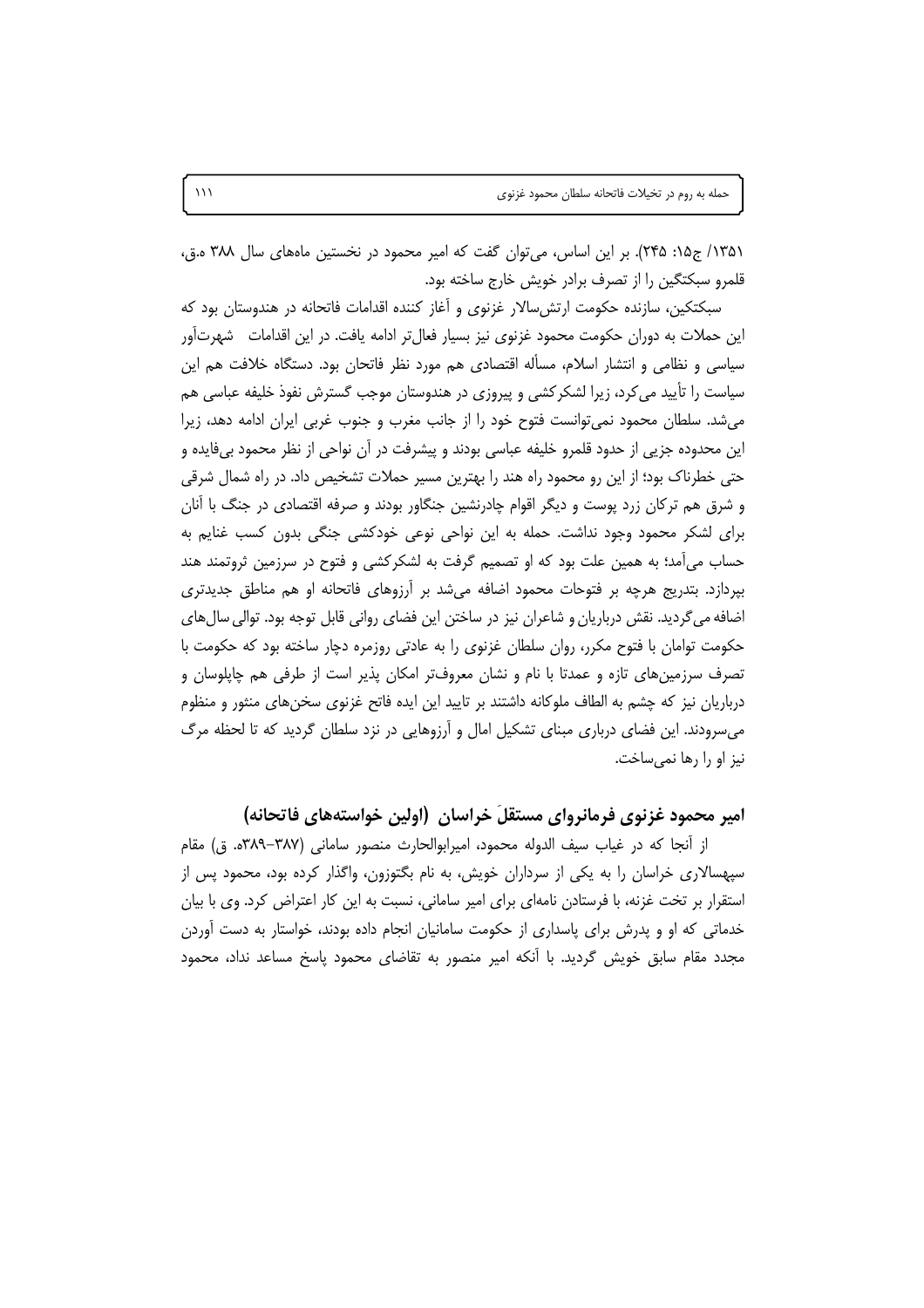درگیری با حکومت سامانی را درآن حال به صلاح خویش ندانست و منتظر فرصت مناسب گردید (جرفادقانی، ۱۳۵۷: ۱۷۲–۱۶۹). کمی بعد، اوضاع به نفع امیر محمود تغییر یافت، زیرا دو تن از سرداران قدرتمند امیر منصور (یعنی فایق و بگتوزون) که از سازش احتمالی امیر سامانی با محمود، نگران بودند، امیر منصور را در ماه صفر سال ۳۸۹ه. ق. از مقام خویش برکنار و او را نابینا کردند.آنان پس از این اقدام، برادر خرد سال منصور را که عبد الملک نام داشت، به امارت نشاندند (فروزانی، ۱۳۸۵: ۱۳۱- $.(\gamma$ 

این موضوع بهانه خوبی برای دخالت محمود در خراسان بود. وی با استفاده از این فرصت طلایی یس از رویارویی با سرداران یاد شده و سرکوب آنان، بر خراسان مسلط شد (همان: ۱۳۲–۱۳۱). اندک پس از این حوادث، در ذیقعده سال ۳۸۹، ایلک خان (فرمانروای بزرگ قراخانی)، از ترکستان به ماوراءالنهر لشکر کشید و پس از تصرف بخارا، دولت سامانی را از میان برداشت (جرفادقانی، ۱۳۵۷: ۱۸۴–۱۸۳: فروزانی، ۱۳۸۹: ۵۵–۵۰). بعد از این رویداد، میان ایلک قراخانی و محمود غزنوی پیمانی بسته شد که به موجب آن، رود جیحون به عنوان مرز متصرفات دو حکومت به رسمیت شناخته شد (شبانکاره ای، ۱۳۶۳: ۴۹). بدین ترتیب، امیر محمود غزنوی از سال ۳۸۹ه.ق فرمانروای مستقل خراسان گردید.

## سلطان محمود فاتح شرق (دنياي واقعيت)

محمود برای کسب مشروعیت فرمانروایی و استوار ساختن بنیانهای حکومت خویش با خلیفه عباسی، القادربالله (۳۸۱–۴۲۲ه. ق) از در سازش در آمد و نسبت به او اظهار اطاعت کرد. وی با این کار موفق شد فرمان (منشور) حکومت خود را از سوی خلیفه دریافت کند (جرفادقانی، ۱۳۵۷: ۳۰۴– ۳۰۲). محمود بتدریج حکومت های محلی مجاور قلمرو خود (مانند سیستان، غرجستان، جوزجان، چغانیان و ختل ) را به اطاعت از دربار غزنین وادار ساخت (باسورث، ۱۳۶۲/ ج۱: ۴۶ –۴۵)؛ اما پورش های متعدد محمود به سرزمین هندوستان (که از سال های آغازین حکومتش شروع شد)، نام او را به عنوان کشورگشایی بزرگ بر سر زبانها انداخت (ناظم، ۱۳۱۸: ۱۳۰–۹۱). با أنکه محمود تلاش داشت به لشکرکشی های خود به هندوستان جنبه مذهبی بدهد و اقدام خود را برای گسترش اسلام در ان سرزمین جلوهگر سازد، این موضوع چندان به حقیقت نزدیک نیست. مسلم است که تبلیغات سلطان محمود تنها برای عوام مردم جاذبه داشت و خردمندان را از شناخت اهداف واقعی محمود باز نمیداشت؛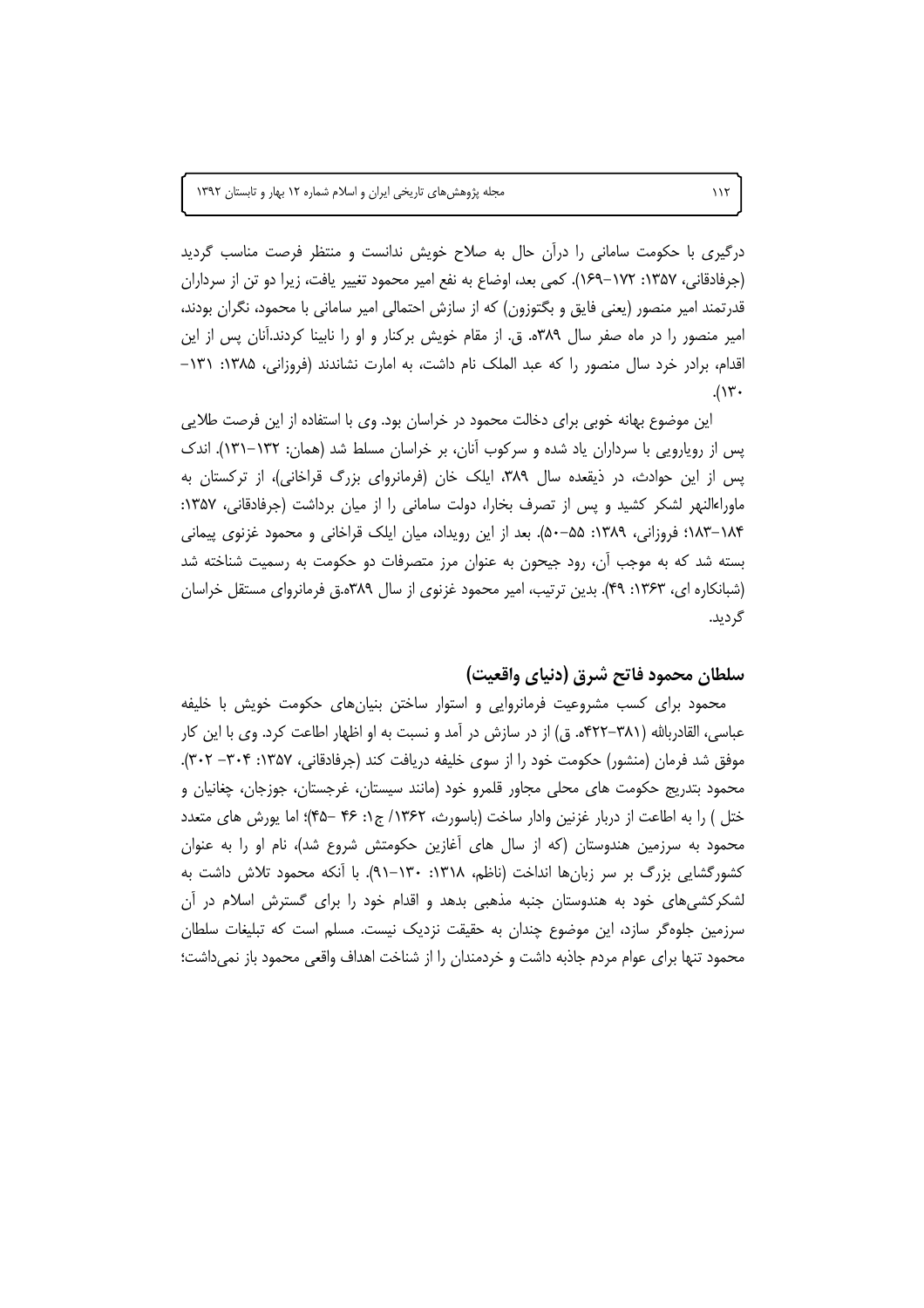به عنوان مثال، ناصر خسرو قبادیانی که روشنفکری ژرفنگر بود، در واکنش به آن تبلیغات سلطان محمود، چنین سروده است:

«اَن کو به هندوان شد یعنی که غازی ام از بهر بردگان نه ز بهر غزا شده است» (ناصر خسرو، ۱۳۳۵: ۵۴)

در واقع محمود که حکومتی متکی بر عناصر نظامی داشت ناچار بود لشکریان خویش را با سفرهای جنگی پی درپی مشغول بدارد. بدین ترتیب محمود با کسب غنیمت های گرانبها از سرزمین هند هم در تأمین حقوق و پاداش سپاهیان خویش موفقّیت داشت و هم قلمروی گسترده و اقتداری کم نظیر به دست آورد. ( باسورث، ۱۳۶۲/ ج۱: ۵۹ و ۷۶–۷۲)

## سلطان محمود در ولايات مركزي و غربي ايران

علاوه بر توفیقات محمود در هند پیروزی های او در برابر قراخانیان در نبرد کتر (در حوالی شهر بلخ) که در سال ۳۹۸ ه.ق. روی داد (فروزانی، ۱۳۷۵: ۱۱۹–۱۱۸) و تصرف خوارزم که در سال ۴۰۸ ه.ق. صورت گرفت (گردیزی، ۱۳۶۳: ۳۹۶ – ۳۹۵)، و سرانجام، لشکرکشی آن فرمانروای بزرگ به ماوراءالنهر (فرارود) که در سال ۴۱۶ ه.ق. انجام پذیرفت (فروزانی، ۱۳۷۵: ۱۲۱)، قدرت او را در قلمروی وسیع ہی رقیب ساخت. دیگر زمان اُن فرا رسیدہ بود که محمود به قسمت های واقع در غرب متصرفات خود توجه کند. سلطان محمود که سالها پیش، منوچهر زیاری (فرمانروای طبرستان) را به اطاعت از خویش مجبور ساخته بود (جرفادقانی، ۱۳۵۷: ۳۵۱)، در سال ۴۲۰ ه.ق. به سوی نواحی مرکزی ایران (عراق عجم) که مجدالدوله ابو طالب رستم بویهی بر آن فرمان می راند، روی آورد. وی پس از تصرف ری (پایتخت مجدالدوله )، دولت آل بویه مرکزی را بر انداخت (گردیزی، ۱۳۶۳: ۴۱۸ – ۴۱۷). سلطان محمود پس از فتح ري، قزوين و قلعه هاي واقع در اّن ناحيه و نيز شهرهاي ساوه و اَبه را تسخیر نمود. فرمانروای غزنوی همچنین شاهزاده ای دیلمی به نام مرزبان بن حسن را که به وی پناهنده شده بود، برای تصرف قلمرو سالار ابراهیم بن مرزبان بن اسماعیل فرستاد. لازم به توضیح است که سالار ابراهیم که یکی از فرمانروایان سلسله آل مسافر بود، پس از درگذشت شاهنشاه فخرالدوله (فرزندركن الدوله حسن بويه)، سرزميني را كه نواحي سرجهان، زنجان، ابهر، شهر زور و… را در بر می گرفت، به تصرف در آورده بود (ابن الاثیر، ۱۳۶۸/ ج۱۶: ۸۷ )؛ اما هم در سرزمین ری بود که

 $\lambda$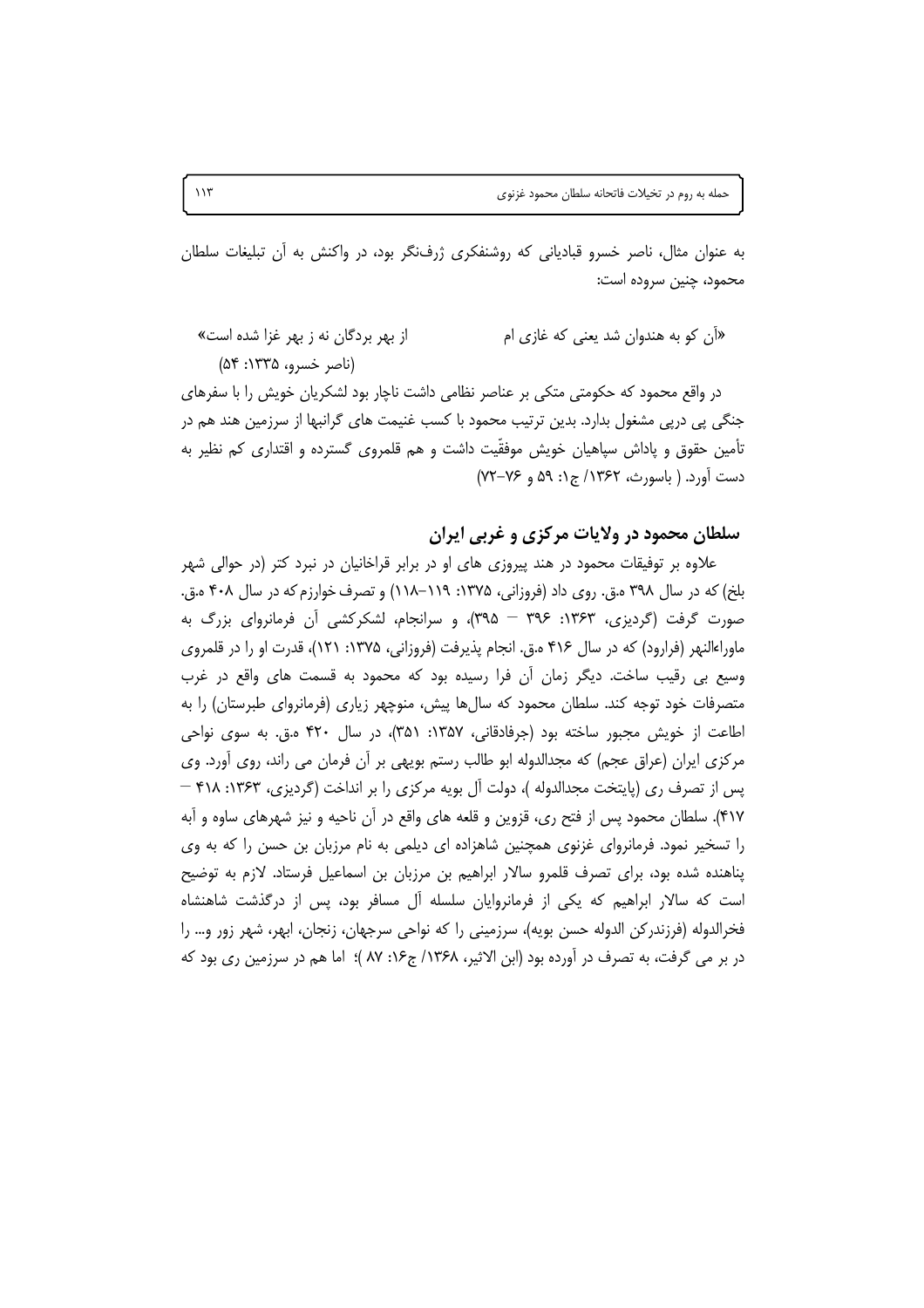بیماری محمود (که از یک سال پیش او را رنجه می داشت) شدید تر شد (شبانکاره ای، ۱۳۶۳: ۶۴ ) و سلطان محمود غزنوی فرزندش مسعود را برای ادامه فتوحات در ری باقی گذاشت و خود به اجبار، به سوى پايتخت باز گشت (گرديزي، ۱۳۶۳: ۴۱۸ ؛ شبانكاره اي، ۱۳۶۳: ۶۴ ).

از أنجا كه از يک سو، مرزبان بن حسن درتصرف قلمرو سالار ابراهيم مسافري به صورت قطعي موفق نشد و از سوی دیگر، سالار ابراهیم در قزوین شکستی سخت بر لشکر غزنوی وارد آورد، مسعود بن محمود غزنوی، خود مبارزه با سالار ابراهیم را بر عهده گرفت. مسعود نیز در رویارویی نظامی با سالار ابراهیم، کاری از پیش نبرد؛ اما سرانجام با خدعه بر او دست یافت و قلمرو و اموالش را تصاحب کرد (فروزانی، ۱۳۸۴: ۱۴۸). بدین صورت بود که « در اکثر بلاد جبل تا حدود ارمینیه (ارمنستان) خطبه به نام محمود خواندند» (ابن الاثير، ١٣۶٨/ ج١۶: ٨٨–٨۶). اين موضوع نا گفته نماند كه مسعود اندكي پس از این ماجرا، در سال ۴۲۱ ه.ق. همدان و اصفهان را نیز از تصرف علاء الدوله کاکویه (بنیانگذار سلسله آل کاکویه ) خارج ساخت (فروزانی، ۱۳۸۴: ۱۴۸). با آخرین عملیات گسترده سپاهیان غزنوی، متصرفات سلطان محمود از وسعتی کم نظیر برخوردار گردید و میزان ثروت او به رقمی باور ناکردنی ر سید.

تأملي بر ويژگىھاى شخصيتى سلطان محمود غزنوي

برای شناخت هر چه بهتر ویژگی های شخصیتی سلطان محمود، لازم است علاوه بر آنچه پیش از این گفته شد، سایر تلاش های نظامی آن فرمانروای نامدار، برای ضمیمه کردن سرزمین های دیگر به قلمرو اصلی خویش و نیز اقدامات سیاسی و نظامی او برای مطیع ساختن سایر ملوک، که بشدت مورد علاقه او بود، به صورت خلاصه مدَ نظر قرار گیرد. همچنین بجاست که به اهمیت ثروت از منظر آن سلطان غزنوي و نيز برخي شيوه هاي كسب مال توسط وي، اشاره شود. مولف كتاب زين الأخبار به تصریح خویش، لشکرکشی ها و کارزارهای محمود غزنوی و سرکوب فرمانروایان بزرگ توسط آن کشور گشای قدرتمند را به چشم دیده و شاهد بوده است که :

« امیر محمود رحمه الله اندر هندوستان چه کردست و به نیمروز و به خراسان و به خوارزم و به عراق چگونه قلعه ها گشاده است ؟ و بر چه جمله [از] بیابانِها وکوهها و راهها[ی] مخوف گذشته است ؟ و حرب آن چگونه کرده است ؟ و پادشاهان بزرگ را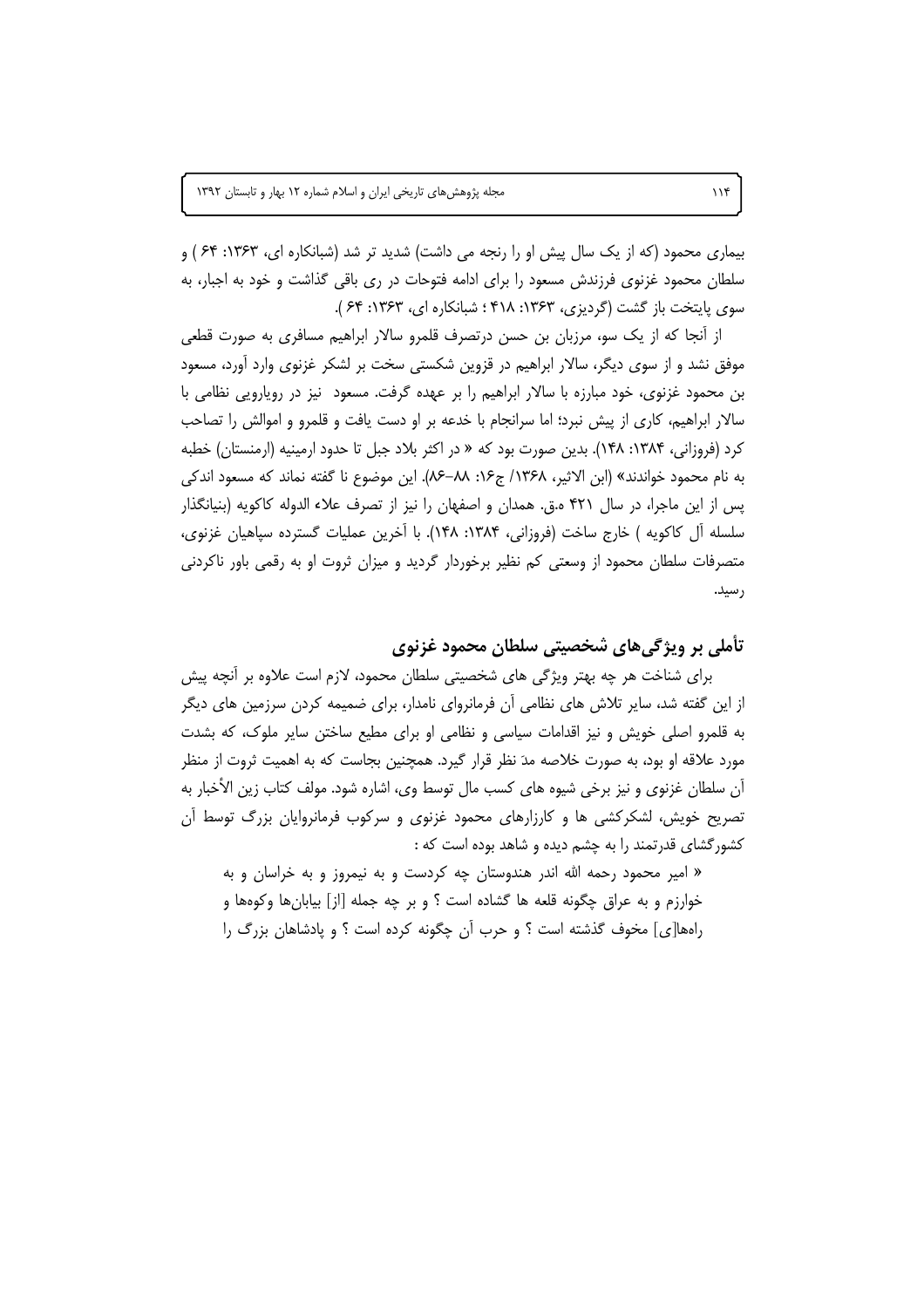چگونه قهر کرده است ؟ که کسی آن ندیده است و نشنوده، که چنین حرب و حیله، نه کار آدمیان باشد » (گردیزی، ۱۳۶۳: ۳۷۹).

با توجه به گفتار گردیزی که با محمود معاصر بود، بدون تردید سلطان محمود از قدرت وتبحر نظامی و توان پایداری وتحمل مشقات در هنگام لشکر کشی های خویش برخوردار بوده است. درباره چگونگی دستیابی محمود غزنوی به قدرت و نحوه افزایش اقتدار او و نیز برخی از فتوحات آن سلطان، در صفحات پیش به صورت خلاصه سخن به میان آمد؛ اما توجه به این نکته لازم است که گسترش مملکت و تسلط بر دیگر حکمرانان، برای سلطان یمین الدوله و امین المله محمود از چنان اهمیتی برخوردار بود که وی علی رغم تظاهر به اطاعت از خلافت عباسی، زمانی حتی با تهدید از خلیفه القادربالله خواست که منشور (فرمان) حکومت ماوراءالنهر را برایش ارسال نماید (عنصرالمعالی، ۱۳۷۸: ۲۰۸). گفتنی است که خوارزمشاه ابوالعباس مامون بن مامون برای در امان ماندن از هجوم سلطان محمود به خوارزم با سلطان غزنوی روابط دوستانه بر قرار کرد و برای تحکیم این مناسبات، با خواهر سلطان ازدواج نمود. خوارزمشاه حتى زماني كه خليفه القادر بالله «وى را خلعت و عهد و لوا و لقب فرستاد، عين الدوله و زين المله…»، براي أنكه اين موضوع موجب كدورت محمود نشود و « گويد چرا بی وساطت و شفاعت من، او خلعت ستاند از خلیفت و این کرامت و مزیت پابد»، ابوریحان بیرونی را که در آن زمان در خدمت وی بود، به پیشباز رسول خلیفه فرستاد تا در بیابان و در خارج از پایتخت، به صورت پنهان، خلعت و سایر مرسولات خلیفه را دریافت کند (بیهقی، ۱۳۵۶: ۰۸-۹۰۷). همچنین نظر به اینکه سلطان محمودغزنوی، خاقان (فرمانروای قراخانی) را از جمله مطیعان و دست نشاندگان خويش بر مي شمرد (نظام الملک، ١٣٧٢: ١٨۶)، ميان سلطان محمود و خليفه القادر بالله پيماني بسته شده بودکه بر مبنای آن، خلیفه تنها با واسطه (و تایید) محمود غزنوی، با خانان ترکستان (قراخانیان) مکاتبه می نمود و در ارسال لقب و خلعت برای آنان رضایت سلطان غزنوی را در نظر می گرفت (بيهقى، ۱۳۵۶: ۳۸۶).

سلطان محمود به ثروت اندوزی نیز علاقه ای مفرط و بیمارگونه داشت. وی حتی در اواخر عمر، هنگامی که در سال۳۲۰ ه.ق. بر قلمرو مجدالدوله بویهی مسلط شد و خزانه های ال بویه را که طی سال ها فراهم أمده بود، تصرف نمود و «مالي يافت كه أن را عدد و منتها پديد نبودي» (گرديزي، ۱۳۶۳: ۴۱۸)، با مسرت خاطر، در فتحنامه ای که برای خلیفه القادربالله فرستاد، با ذکر جزییات، از اموالي كه از خزانه مجدالدوله به دست آورده بود، ياد كرد (فقيهي، ۱۳۶۶: ۳۱۷– ۳۱۵). سلطان محمود در طول حیات خویش در طلب مال تلاش بسیار نمود به نوشته کتاب زین الاخبار، امیرخلف صفاری از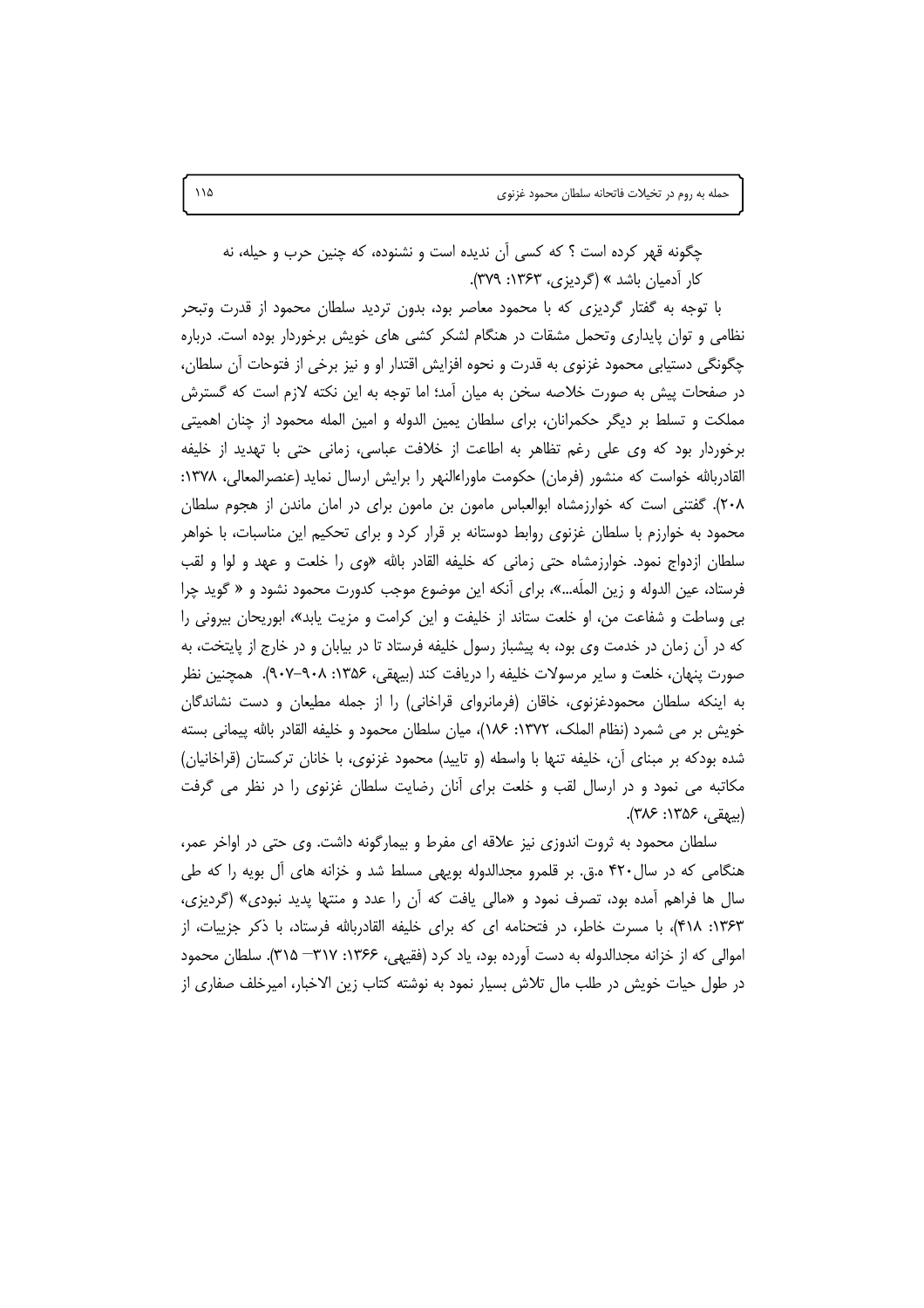محمود امان خواست و «همه کلید گنج ها پیش امیر محمود نهاد». سلطان غزنوی همچنین پس از فتح قلعه بهیم نگر در هند، «خزینه های زر وسیم و الماس… بر گرفت و چندان مال یافت که حد و قیاس آن پدید نبود». وی در دیگر لشکر کشی های خویش به نقاط مختلف هند، اموال فراوانی به دست اًورد؛ به عنوان نمونه، محمود در ولایت ماتوره به ثروتی هنگفت دست یافت که از آن جمله، قطعه یاقوتی با وزنی چشمگیر، و بتی را که از نود و هشت هزار و سیصد مثقال زر ساخته شده بود می توان نام برد. سلطان محمود غزنوی پس از فتح سومنات، «… مالی عظیم از آنجا به حاصل کرد چه بتان سیمین و جواهر ایشان و چه گنج از دیگر غنیمت ها… » (گردیزی، ۱۳۶۳: ۴۱۳– ۳۸۶).

ثروت سلطان محمود چنان سرشار بود که خود در نامه ای به خوارزمشاه (ابوالعباس مامون بن مامون) یادآور شد که «...زمین قلعت های ما به دردند از گرانی بار زر و سیم...» (بیهقی، ۱۳۵۶: ۱۸۹). اما با این وصف، میل او به جمع مال چنان بود که حتی از راه های خلاف مرَوت و دور از شأن پادشاهی، بویژه با توسل به اتهام های مذهبی، به اموال دیگران دست اندازی می کرد. ابن الاثیر با اشاره به این که محمود « از هر راهی که بود اموال را می گرفت »، ادامه داده است که محمود پس از این که شنید مردی بسیار توانگر در نیشابور به سر می برد، آن مرد را به غزنین فرا خواند و به وی گفت: « ما شنيده ايم تو قرمطي هستي، آن مرد گفت : من قرمطي نيستم. هرچه دارايي دارم بگيريد و مرا از این نام (تهمت) معاف دارید. محمود مالی از وی بگرفت و نامه ای در صحت اعتقادش نوشته بر ان صحه گذاشت » (ابن الاثیر، ۱۳۶۸/ ج۱۶: ۱۱۴). بدین ترتیب می توان گفت که بسط حوزه قلمرو و حیطه نفوذ و مطیع ساختن فرمانروایان دیگر اقالیم و کسب اقتدار و جمع اَوری روزافزون ثروت، از دلمشغولی های عمده محمود غزنوی بوده است.

### فتح روم ، أرزوي بزرگ سلطان محمود غزنوي(دنياي تخيل)

پس از آنکه نواحی غربی ایران تا حدود ارمنستان تحت حاکمیت سلطان محمود در آمد، متصرفات او با مملکت بیزانس هم مرز گردید. در آن حال، با توجه به عملکرد محمود در گذشته که از اشتیاق فراوان آن فاتح نامجوی غزنوی برای گسترش قلمرو حکومتی اش و سروری بر دیگر فرمانروایان سؤالی که ذهن محقق را به خود مشغول می دارد، آن است که آیا هجوم به سرزمین بیزانس و مطیع ساختن امپراتور آن کشور، برای سلطان محمود از جاذبه ای فراوان برخوردار نبود ؟ شاید پاسخ خردمندانه آن باشد که بعد از آن همه کشور گشایی ها، سلطان غزنوی می بایست به

 $\mathcal{W}$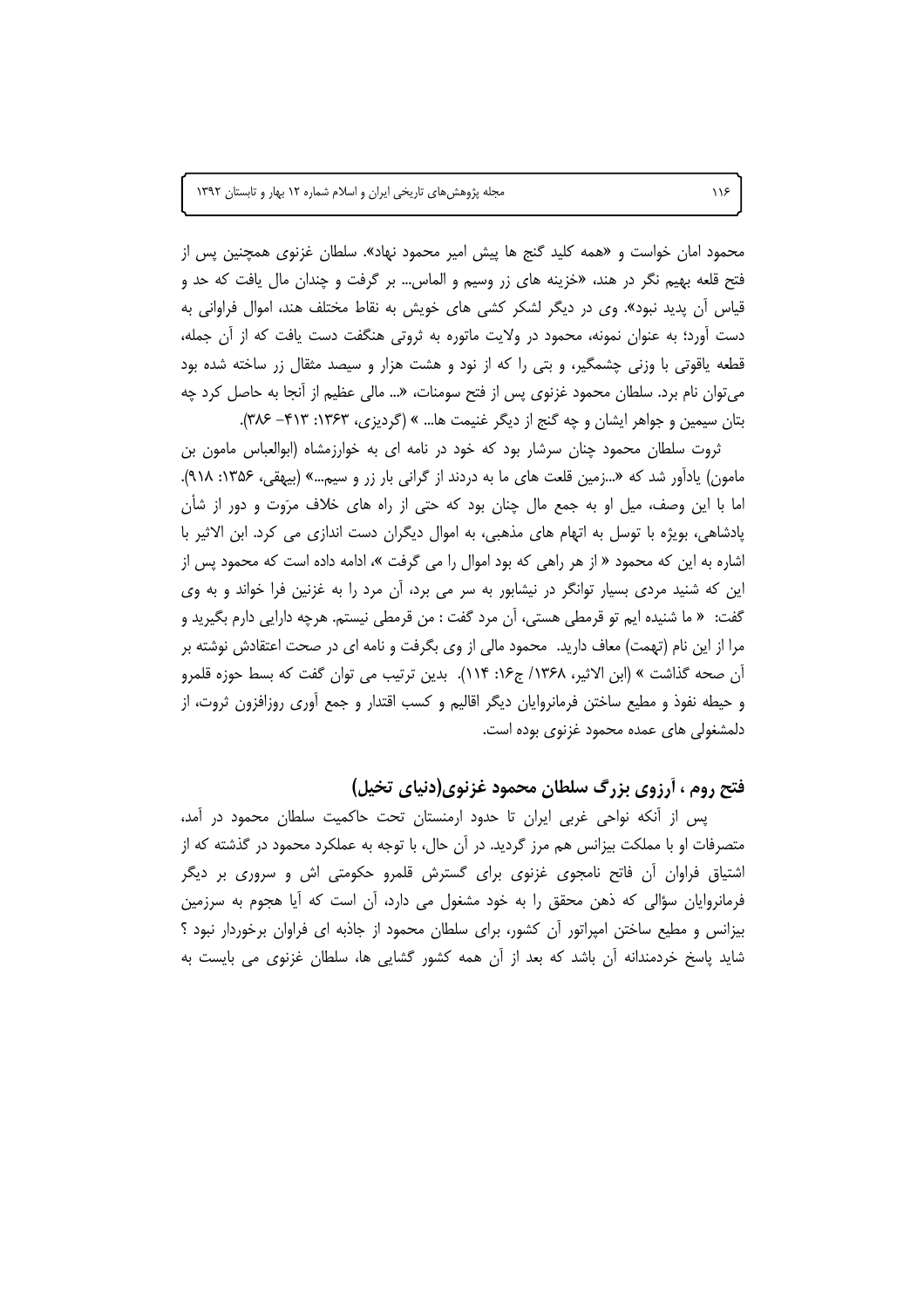کشورداری بیردازد. این نکته جالب است که پیرزنی ستمدیده سلطان محمود را مورد خطاب قرار داد که « چندان ولایت بستان که نگاه توانی داشت و در روز محشر جوابش با خدای تعالی توانی گفت و او از تو قبول كند» (مستوفى، ١٣۶۴: ٣٩۵)؛ اما عشق به جهانگشايي بر عقل سلطان محمود چيرگي يافته و او را از لذت جهانداری و پاسداری از حقوق خلق، بی بهره ساخته بود بر این اساس، سلطان محمود که از قدرت نظامی فراوانی برخوردار بود، اگر فرصت می یافت، حتی با وجود آنکه احتمال بروز خطری از جانب رومیان را بعید می دانست، با توجه به ویژگی های شخصیتی خویش، برای اقناع خوی خود بزرگ بینی و برتری طلبی و ثروت اندوزی اش (که نارضایتی روحی همیشگی او از وضع موجود را در یی داشت)، به سوی روم لشکر می کشید.

فرمانروای نامجوی غزنوی که شیفته ستایش از خویش بود، دربار خود را کانون حضور شاعران مدیحه گر نمود. وی این گروه از شاعران را بسیار گرامی داشته و به مناسبت های گوناگون آنان را با هدایای گرانقدر خویش خرسند می کرد. در مجمع الانساب با بیان این موضوع که سلطان محمود شاعران را از دانشمندان بزرگ تر می شمرد، از اموال فراوانی که آن فرمانروای غزنوی به شاعران بخشیده، یاد کرده است (شبانکاره ای، ۱۳۶۳: ۶۹). فرخی سیستانی ضمن قصیده ای در مدح سلطان محمود، از بخشش های او این چنین یاد کرده است و می گوید:

«...ده بار نه ده بار که صد بار فزون کرد در دامن من بخشش او بدره دينار... » (فرخی سیستانی، ۱۳۸۰: ۸۱)

سلطان غزنوی با این کار از شاعران به عنوان دستگاه تبلیغاتی خویش استفاده می نمود. به احتمال بسیار، از طریق همین عناصر بود که او به طرح اندیشه های خود در جامعه می پرداخت و واکنش مردم را نسبت به موضوعات مورد توجه خویش می سنجید. در کتاب تاریخ در ترازو (مطلبی آمده است که ذکر اُن در اینجا بی مناسبت نیست : «… در واقع از شعر و ادب تمتعی که برای ممدوح حاصل می شود به مراتب عمیق تر و پردامنه تر از تمتعی است که مردم عادی ممکن است از مطالعه شعر و ادب به دست اَورند. اَشنایی با تاریخ این اَثار، با سوابق اَنها، و با زندگی و محیط نویسندگان اَنها ما را به سرچشمه الهام آنها رهنمون مي شود...» (زرين كوب، ١٣۶٢: ٢۵ –٢۴).

از آنجا که شاعران درباری به دلیل نزدیکی به سلطان و ارتباط با اطرافیان او و نیز رفت و آمد به دربار که کانون اخبار و محل تصمیم گیریها بود، کما بیش از اندیشه ها و اهداف بزرگ فرمانروای فاتح غزنوی با خبر بودند. آنان به طور مسلم در اشعار خویش به مضامینی توجّه می کردند که مورد نظر و موجب خرسندی خاطر سلطان بود. بر این اساس بدون تردید، تأکید مکرر شاعرانی چون عنصری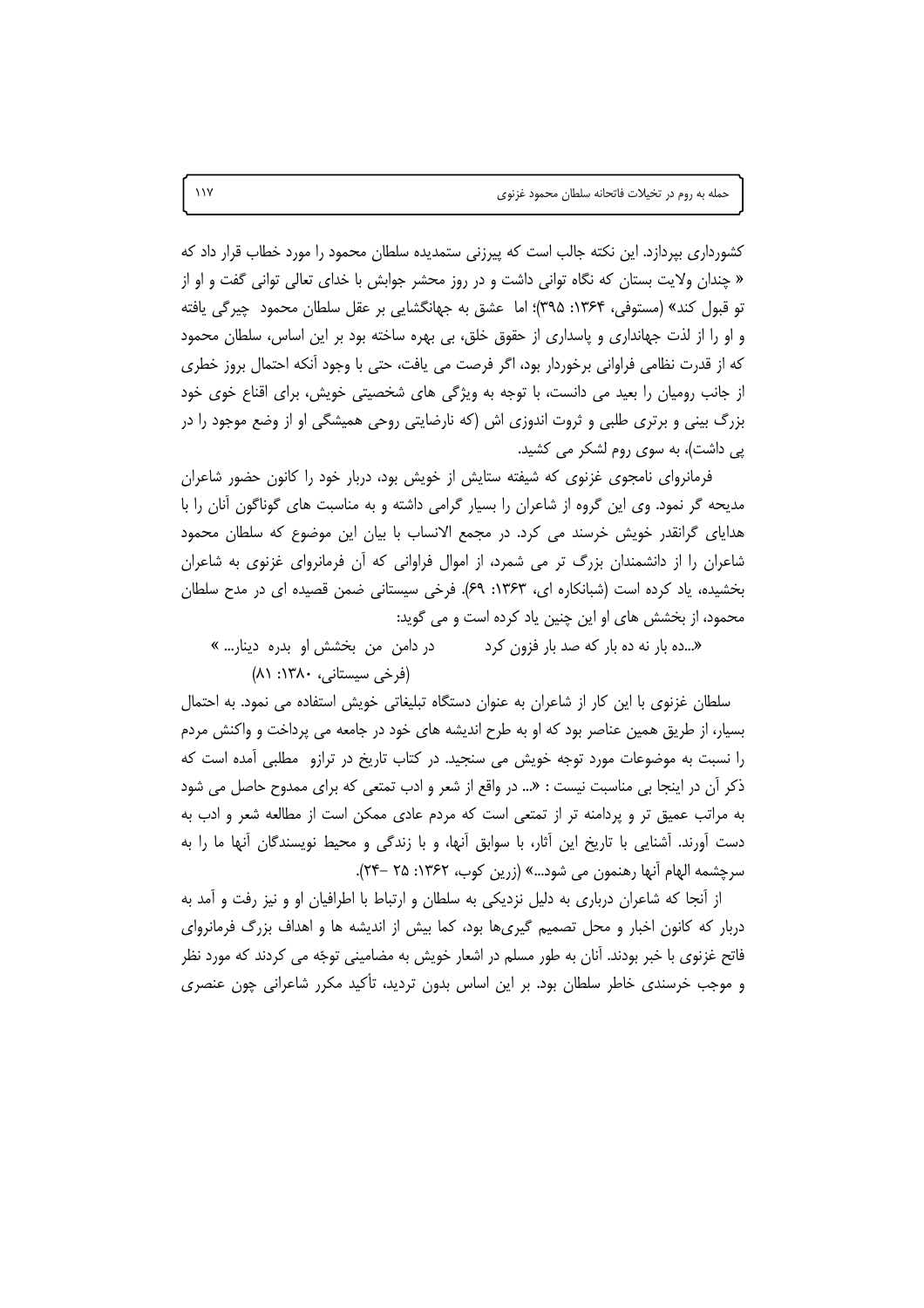بلخی و فرخی سیستانی در باره لزوم هجوم سلطان محمود به روم را نمی توان تنها در قالب یک غلو شاعرانه ارزیابی کرد. آنچه دست کم از این اشعار برداشت می شود و در این مقاله بر آنها تکیه شده، آن است که محمود غزنوی در آرزوی فتح روم بوده است. عنصری در یکی از قصاید خویش خطاب به سلطان محمود چنین سروده است:

| زمین روم را یک چند بسپر                                      | «  زمین هند را چنـــدی سپـــردی |
|--------------------------------------------------------------|---------------------------------|
| به ماه سروقد زلف چنبر                                        | از ایشان قلعــه غزنیـــن بیارای |
| بياويز از دگر سو تاج قيصر »                                  | بدان درکش زیک سو چتر خانش       |
| $(Y \setminus \cdot \mid Y^{\varphi}Y, \ldots, Y^{\varphi})$ |                                 |

البتَّه مسلِّم است که محمود در صورتی که موفَّق به هجوم به کشور روم می گردید، گسترش اسلام را برای نبرد با رومیان بهانه می کرد. نظر به اینکه سلطان محمود پس از تصرف شهر مهم مذهبی تانیسر در سال ۴۰۲ ه.ق. بت معروف به «جکرسوم »را برای مشاهده مردم به غزنین آورد (فروزانی، ۱۳۶۴: ۱۱۸–۱۱۷)، عنصری با اشاره به موضوع یاد شده، از محمود خواسته است که صلیب مقدس مسیحیان را نیز از روم به غزنین آورد: «...ز تانیسر بت آوردی به اشتر

ز روم اکنون صلیب آور به استر… »

(عنصري، ١٣۶٣: ٧١)

عنصری در قصیدهای دیگر به پیش بینی سایر موفّقیتهای نظامی سلطان محمود پرداخته، خطاب به آن کشورگشای بزرگ غزنوی میگوید که شمشیر (نیروی نظامی) تو آنچنان که کشور هند را از وجود برهمن ها (روحانیون مذهب برهمن) و چیپال (از فرمانروایان منطقه ای هند) خالی ساخت، (در آینده) شهرهای مملکت روم را از وجود اسقف ها (روحانیون مسیحی) عاری خواهد کرد :

«... كند حسام تو ز اسقف تهى بلاد الروم چنان که کشور هند از برهمن و چیپال… »  $(\lambda \xi)$ : ۱۸۶) در سال ۴۱۷ ه. ق. خليفه القادر بالله پس از باز گشت سلطان محمود از سفر جنگی پيروزمندانه خود به سومنات (در هند) برای وی منشوری (فرمانی مکتوب) فرستاد. خلیفه در منشور خویش سلطان و

فرزندان و برادر او را به القابی افتخار آمیز ملقب کرده بود (گردیزی، ۱۳۶۳: ۴۱۴ –۴۱۱). وی به همراه آن منشور دستاری را که به دست خویش پیچیده و نیز شمشیر مخصوص خود را برای سلطان فرستاده و تأكيد نموده بود كه شمشير ياد شده را « سلطان پيوسته حمايل كند و دشمنان دين محمد را بدان

 $\lambda/\lambda$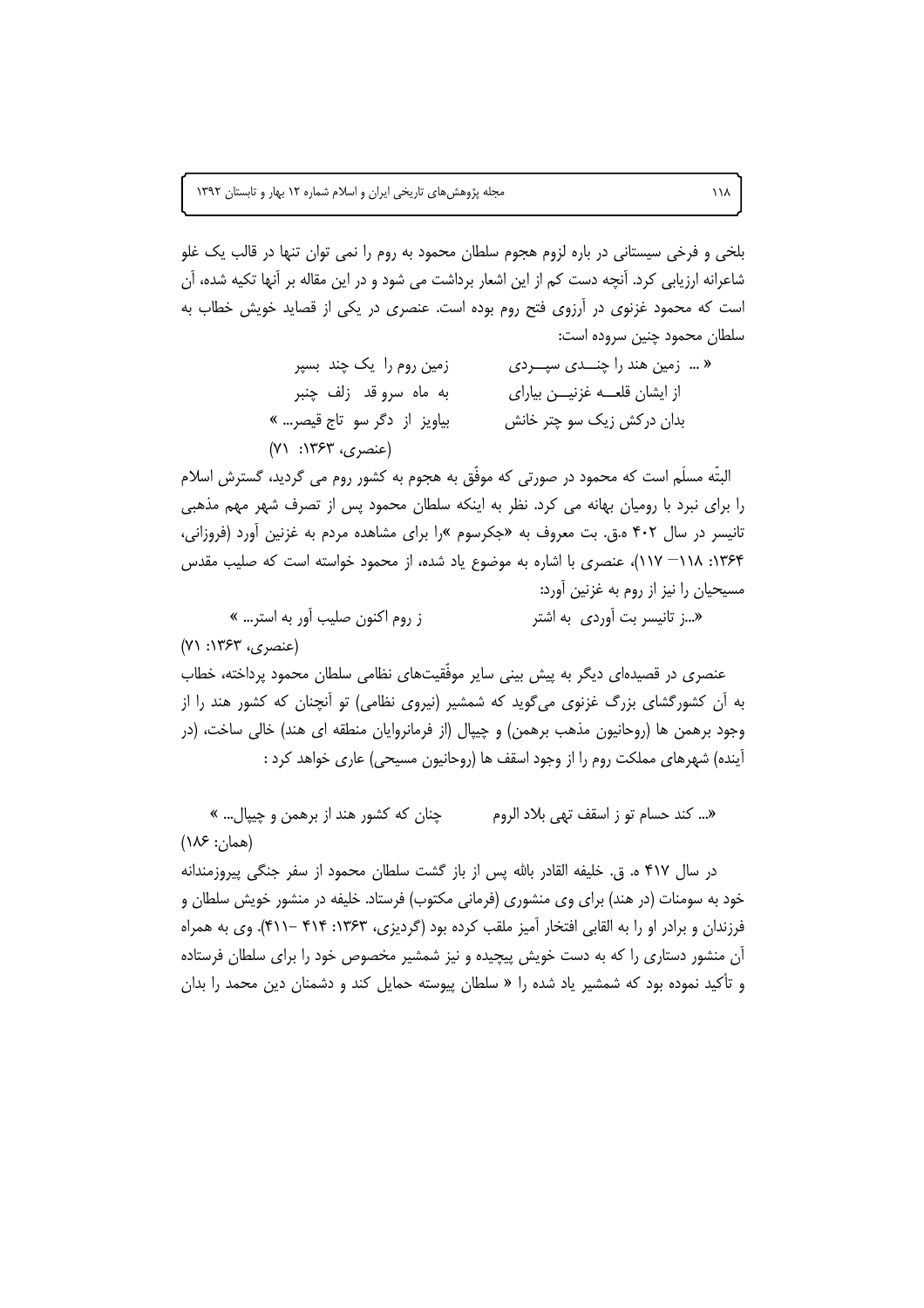نیست گرداند و چنان که مشرق را به نام ما بگرفته است مغرب نیز بگیرد ان شاءالله تعالی » (شبانکاره ای، ۱۳۶۳: ۶۱–۶۰)؛ اما چنانکه در سطور آینده خواهیم دید، خلیفه از صمیم دل راضی به لشکرکشی محمود به سوی مغرب (قلمرو فاطمیان) نبوده، زیرا این امر متضمن حضور سلطان غزنوی در بغداد و تسلط او بر خلیفه القادربالله نیز بوده است. به احتمال بسیار، خلیفه هیچگاه تصور نمی کرد که سلطان محمود در حدود سه سال بعد موفَّق شود که به سوی غرب قلمرو خود لشکر کشی نماید؛ اما فرمانروای غزنوی پس از آنکه به اهداف خویش در شرق رسید، خطاب به بزرگان دربار غزنوی گفت : «مرا خدای تعالى هر چه در خاطر داشتم ارزاني فرمود به غير از حج و شهادت. اكنون مرا نيت آن است كه عزيمت عراق و بغداد و حجاز و مصر و شام کنم. » (همان: ۶۳) سلطان سپس برنامه کاری خود را به شرح زیر بیان نمود: « اوّل أنكه ممالک عراق در دست مشتی ظالمان دیلمی است و ظلم و جور وتعدی می كنند مستخلص کنم. دوّم أنکه روی خلیفه ببینم و دست او را در امامت قوی گردانم. سوم أنکه اگرخدای تعالی خواسته است فریضه حج ازگردن بیفکنم، چهارم أنکه به حرب قرامطه و بد دینان مصر و شام و مغرب مشغول شوم یا آن طرف را هم چون طرف مشرق و هندوستان بگیرم و دین را بگسترانم یا شهادت یابم و دولت جاوید مرا بود» (همان). بدین ترتیب بود که سلطان محمود با لشکری مجهز و پر شمار به سوی قلمرو آل بویه روی آورد و در جمادی الاول سال ۴۲۰ ه. ق. شهر ری پایتخت آل بویه بی هیچ مقاومتی به تصرّف لشکریان محمود غزنوی در آمد (گردیزی، ۱۳۶۳: ۴۱۸). بعد از آنکه بساط دولت آل بویه مرکزی (در عراق عجم) در هم پیچیده شد، به دستور سلطان محمود فرزندش مسعود (که با سی هزار سوار به عنوان مقدمه سپاه سلطان غزنوی حرکت می کرد ) به تسخیر شهر اصفهان و عزیمت به جانب بغداد مأمورگردید (شبانکاره ای، ۱۳۶۳: ۶۴–۶۳). در اینجا اشاره به این موضوع لازم است که اندک زمانی پس از درگذشت سلطان محمود، در آن هنگام که امیر مسعود غزنوی برادرش امیر محمد را که بنا بر وصیت سلطان محمود در غزنین بر تخت حکومت نشسته بود، از قدرت خلع کرد و زمام امور را به دست گرفت، با ارسال نامه ای برای قدرخان، او را از چگونگی پیروزی خود بر امیر محمد أكّاه ساخت (بيهقى، ۱۳۵۶: ۹۶–۸۹). گفتنى است كه قدرخان يوسف يكي از فرمانروايان بزرگ سلسله قراخانی بود که بر ترکستان حکومت می کرد و با سلطان محمود غزنوی روابط دوستانه داشت (فروزانی، ۱۳۸۹: ۸۹–۸۶). در قسمتی از نامه مسعود به قدرخان، از اصرار امیرالمومنین (القادر بالله) برای عزیمت سیاه غزنوی به مدینه السلام (بغداد) و سرکوب مخالفان خلیفه سخن به میان آمده است (بیهقی، ۱۳۵۶: ۹۰). لازم به ذکر است که در آن هنگام مسعود از جانب سلطان محمود به فتح نواحی بزرگی از سرزمین های واقع در عراق عجم و شمال غربی ایران اشتغال داشت (فروزانی، ۱۳۸۴: ۱۴۸).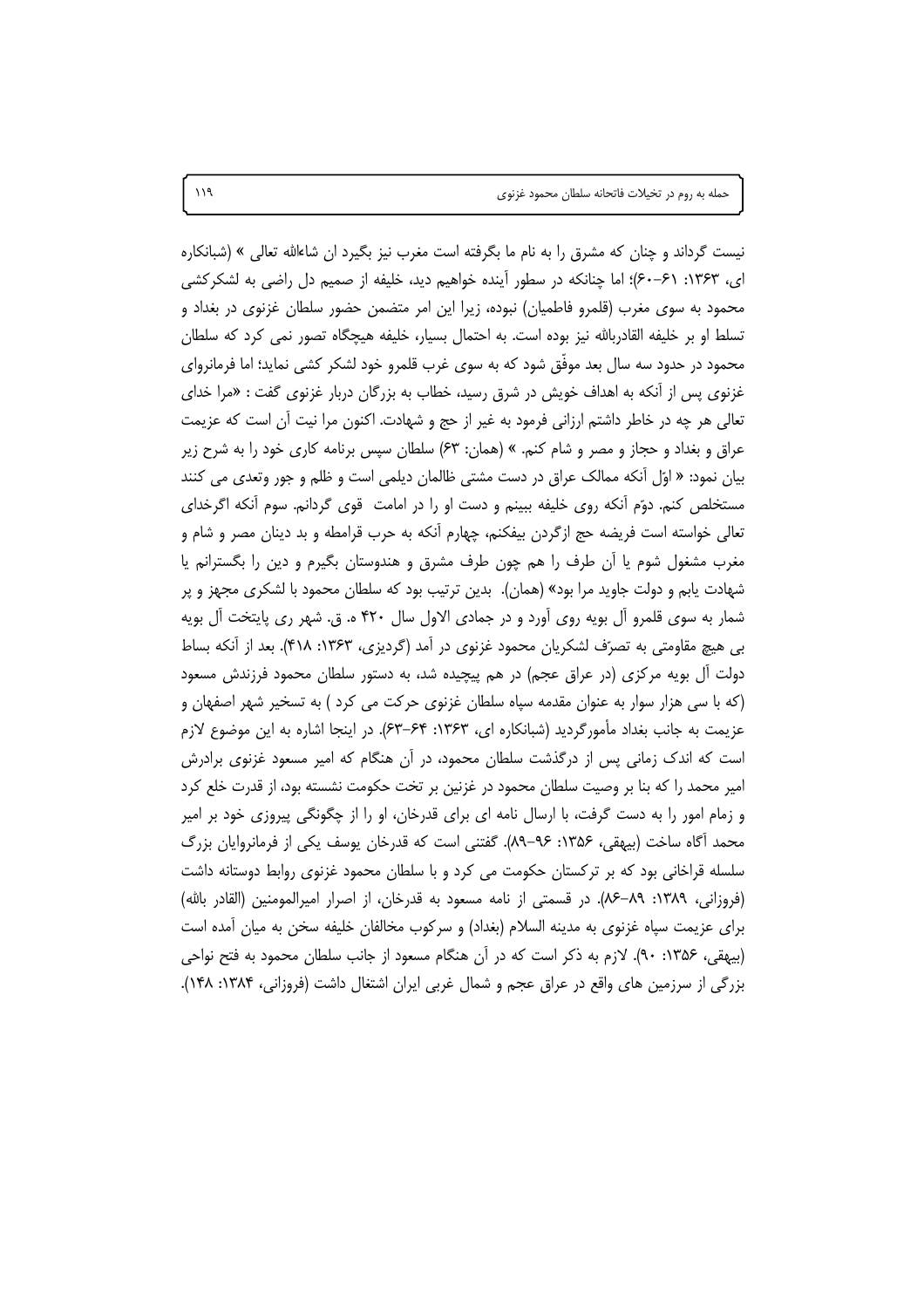بدین ترتیب، این نکته به ذهن متبادر می شود که به صورت ظاهر، سلطان محمود بنا به درخواست خلیفه عباسی (القادر بالله) تصمیم داشت سیاه خویش را برای پشتیبانی از مقام خلافت عبّاسی به بغداد روانه کند؛ اما این موضوع تردید برانگیز است، زیرا هنگامی که خلیفه عبّاسی از تصمیم سلطان محمود اًگاه شد، هراسناک گردید و با ارسال نامه ای برای سلطان غزنوی خطاب به وی گفت: «ترا مصلحت نیست مملکت غزنین و خراسان رها کردن و بدین طرف آمدن و اگر تو را حج کردن خاطر است، ضبط ممالک و رعایا و عدل و انصاف از حج کردن فاضل تر است» (مجمع الأنساب، ۱۳۶۴: ۶۴ ).

این موضوع نشان میدهد که خلیفه القادر بالله به خوبی از اهداف سلطان محمود آگاه بود. وی می دانست که اندیشه جهانگشایی، سراسر وجود محمود را فرا گرفته و او پس از تسخیر بغداد، خلیفه را بازیچه آمال خویش قرار خواهد داد و مخالفت با او سرانجامی شوم در پی دارد. آری در صورتی که اوضاع مطابق میل محمود پیش می رفت. وی به احتمال بسیار در نظر داشت که به کاری بپردازد که چند دهه بعد از او، طغرل سلجوقی در تسخیر بغداد و الب ارسلان سلجوقی درملازگرد (واقع در أناتوليا= آسیای صغیر، که در قلمرو امپراتور بیزانس بود) انجام دادند (راوندی، ۱۳۶۴: ۱۰۵–۱۰۵). در تأیید موضوع یاد شده، باید گفت که در نامه امیر مسعود به قدرخان همچنین این نکته گوشزد شده بود که سلطان محمود « ما را به ري ماند كه دانست كه آن ديار تا روم و از ديگر جانب تا مصر طولا و عرضا همه به ضبط ما آراسته گردد» (بیهقی، ۱۳۵۶: ۹۱). مسعود هدف پدرش را در مأموریتی که به وی محول کرده بود، بدین صورت ارزیابی نموده که وی (سلطان محمود) قصد داشته است که مسعود با پرداختن به فتوحات در سرزمین های یاد شده، غزنین و هندوستان و نواحی دیگر(واقع در شرق) را به برادرش امير محمد واگذارد (همان).

امیر مسعود غزنوی همچنین در بخشی از مذاکره ای که با رسولی که در سال ۴۲۲ ه.ق. از بغداد برای اعلام درگذشت خلیفه القادر بالله و به خلافت رسیدن القائم بامرالله در بلخ به حضور وی رسیده بود، با اشاره به فراوانی سپاه خویش و لزوم مشغول داشتن نظامیان به امور جنگی، این موضوع را گوشزد کرد که « اگر حرمت درگاه خلافت را نبودی ناچار قصد بغداد کرده آمدی تا راه حج گشاده شدی که ما را پدر به ری این کار را ماند » (همان: ۳۸۶–۳۸۰). امیر مسعود با بیان این موضوع که او به ضرورت (برای به دست آوردن تخت و تاج محمود) از ری به خراسان باز گشته است، تأکید کرد که: « اگر ما را حاجتمند نکردندی سوی خراسان باز گشتن به ضرورت، امروز به مصر یا شام بودیمی ». (همان: ۳۸۶). بر اساس أنچه گفته شد، توسعه ارضی در رأس برنامه های حکومت سلطان محمود غزنوی قرار داشت، زیرا ارکان حکومت او بر دوش نظامیان بود و در چنین حکومتی، لشکریان باید

 $\mathcal{N}$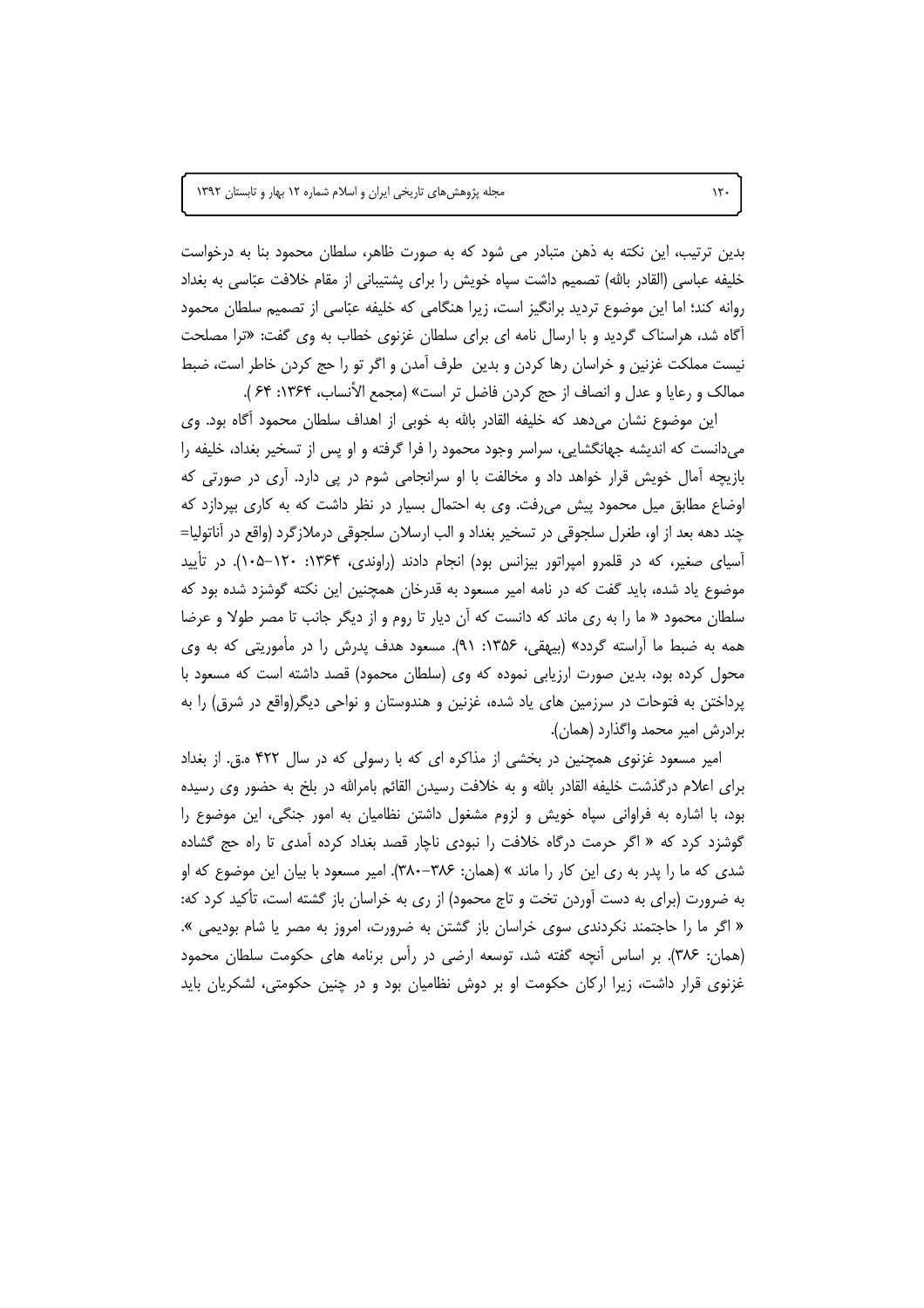پیوسته به فتوحات و کسب غنایم مشغول باشند. از آنجا که سپاه سلطان محمود در هجوم های مکرر به هندوستان، آن سرزمین را به باد غارت و تاراج داده و بر نواحی زیادی از سرزمین های شرقی سلطه یافته بود، دیگر هنگام توجه به سرزمین های غربی فرا رسیده و نوبت أن بود که افتخارات نظامی تازهای برای فرمانروای نامجوی غزنوی حاصل شود.

علاوه بر آنچه که از مدایح عنصری درباره آرزوی بزرگ سلطان محمود دریافتیم، در دیوان اشعار فرَخی سیستانی نیز به اشعاری در مدح سلطان محمود بر می خوریم که به طور مسلم موجب خشنودی آن سلطان ستایش پسند بود.این اشعار نیز از اندیشه ها و آرزوهای محمود (از جمله درباره هجوم به بیزانس ) پرده بر می دارد. وی دریکی از ابیات قصیده ای در مدح سلطان محمود می گوید:

همي خوش نخسبند فغفور و قيصر... » «… به روم و به چین از نهیب تو یک شب (فرخی سیستانی، ۱۳۸۰: ۸۴)

فرّخي، چنان كه ديديم براي خوشامد سلطان يمين الدوله محمود، فغفور چين را هم مانند قيصر روم، از صولت و قدرت سلطان غزنوی، هراسناک نشان داده است. وی در یکی دیگر از اشعار خویش قیصر روم را نیز مانند رای (فرمانروای بزرگ) هند، از هیبت سلطان محمود آشفته خواب دانسته است: نه به روم اندر قیصر نه به هند اندر رای… » «... خوش نخسبند همي از فزع و هيبت او  $(YSY:')^{(n)}$ 

فرخی سیستانی در ضمن قصیده ای دیگر در مدح سلطان محمود، با اشاره به نابودی دودمان بهیم در هند توسط سلطان فاتح غزنوی، از او خواسته است که سپاه کشن (=گشن به معنای نیرومند و فراوان) خویش را برای نابود ساختن قیصر، به سوی روم ببرد :

ببر سپاه کشن سوی روم و سوی خزر «... خدایگانا زین پس چو رای غزو کنی مگر كنى يس از اين قصد خانه قيصر... » ... خراب کردی و بی مرد خاندان بهیم (همان: ۷۳)

شاعر نام اَور و ظریف اندیش سیستانی که ستایشگری درباره سلطان محمود را به اوج رسانیده در قصیده ای از فیلان جنگی کوه پیکر سلطان غزنوی یاد کرده است و در دنباله قصیده به شیوه سؤال و جواب با معشوق خويش چنين مي گويد:

گفتم: کنون برد که کنون آمده ست گاه «... گفتا: چرا همی نبردشان به سوی روم گفتم: چنانک کوه گھبر دار چاه چاه...» گفتا: چگونه گردد از ایشان بلاد روم (همان: ۳۴۴)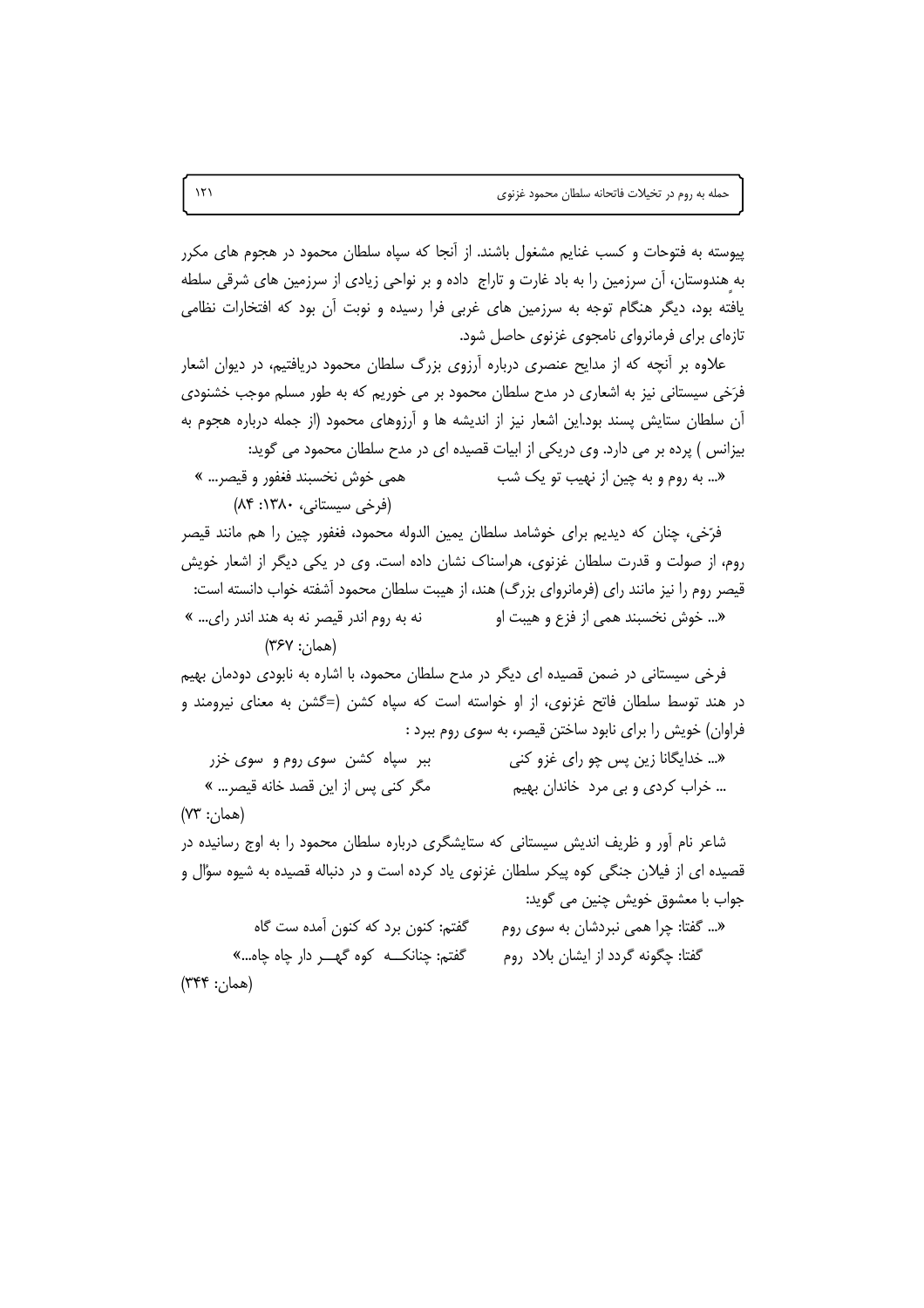باری، فرخی در ابیات یاد شده، با بیان اینکه گاه (وقت) حمله سلطان محمود به روم فرا رسیده است، پیش بینی می کند که شهرهای روم توسط سپاه غزنوی، مانند کوه گوهرداری که در اثر بهره برداری از معادن گوهر آن، چاه، چاه (سوراخ، سوراخ) شده، ویران خواهد گردید. فرخی سیستانی نیز مانند عنصری بلخی، تلاش دارد به لشکرکشی احتمالی سلطان محمود غزنوی به روم، جنبه مذهبی بدهد. از این روست که می گوید همان گونه که سیم نفایه (نقره ناخالص) در میان گاه (بوته یا کوره زرگری) ذوب و ناخالصیهایش جدا میشود، شهرهای روم هم از آلودگی کفر پاک خواهد شد: گفتم : چنانکه سیم نفایه میان *گ*اه... » «... گفتا: ز کفر پاک شود شهرهای روم ؟ (همان)

شاعر توانای سیستانی در قصیدهای که در مدح امیر ابویعقوب یوسف (برادر سلطان محمود) سروده، با یادآوری این موضوع که امام علی (ع) پس از برکندن در قلعه خیبر به شیر خدا ملقب شد و نام آور گردید، با بیان این مطلب که در (درب ) شهر قسطنطنیه (کنستانتین، که پایتخت روم شرقی بود) صد مرتبه از در خیبر مهمتر است، میگوید که اگر سلطان محمود به امیر پوسف دستور دهد، وی درب دروازه قسطنطنيه را به حضور سلطان خواهد آورد:

| شیر ایزد شد و بگذاشت سر از علَیین | « از پی آنکه در از خیبر بر کند علی |
|-----------------------------------|------------------------------------|
| قاضی شهر گواهی دهد امروز بر این   | در قسطنطین صد ره ز در خیبر به      |
| بر شاه آرد در دست در قسطنطین »    | گر خداوند مرا شاه جهان امر کند     |

(همان: ۲۸۷)

در یکی دیگر از قصایدی که فرخی سیستانی در مدح سلطان محمود سروده، به نکته ای اشاره کرده است که نشان می دهد فرمانروای غزنوی در نظر داشته است که در فرصت مناسب، روس ها را نیز سركوب نمايد:

| رفت ازین سو تا به دریای روان | « سند و هند از بت پرستان کرد پاک |
|------------------------------|----------------------------------|
| روسیان را داد یک چندی زمان   | هندوان را سربه سر ناچیز کرد      |
| نیزه اندر دست و در بازو کمان | وقت آن آمد که در تازد به روم     |
| همچنان چون برسرخان چترخان… » | تاج قیصر بر سر قیصر زند          |
| (همان: ۲۶۳)                  |                                  |

 $157$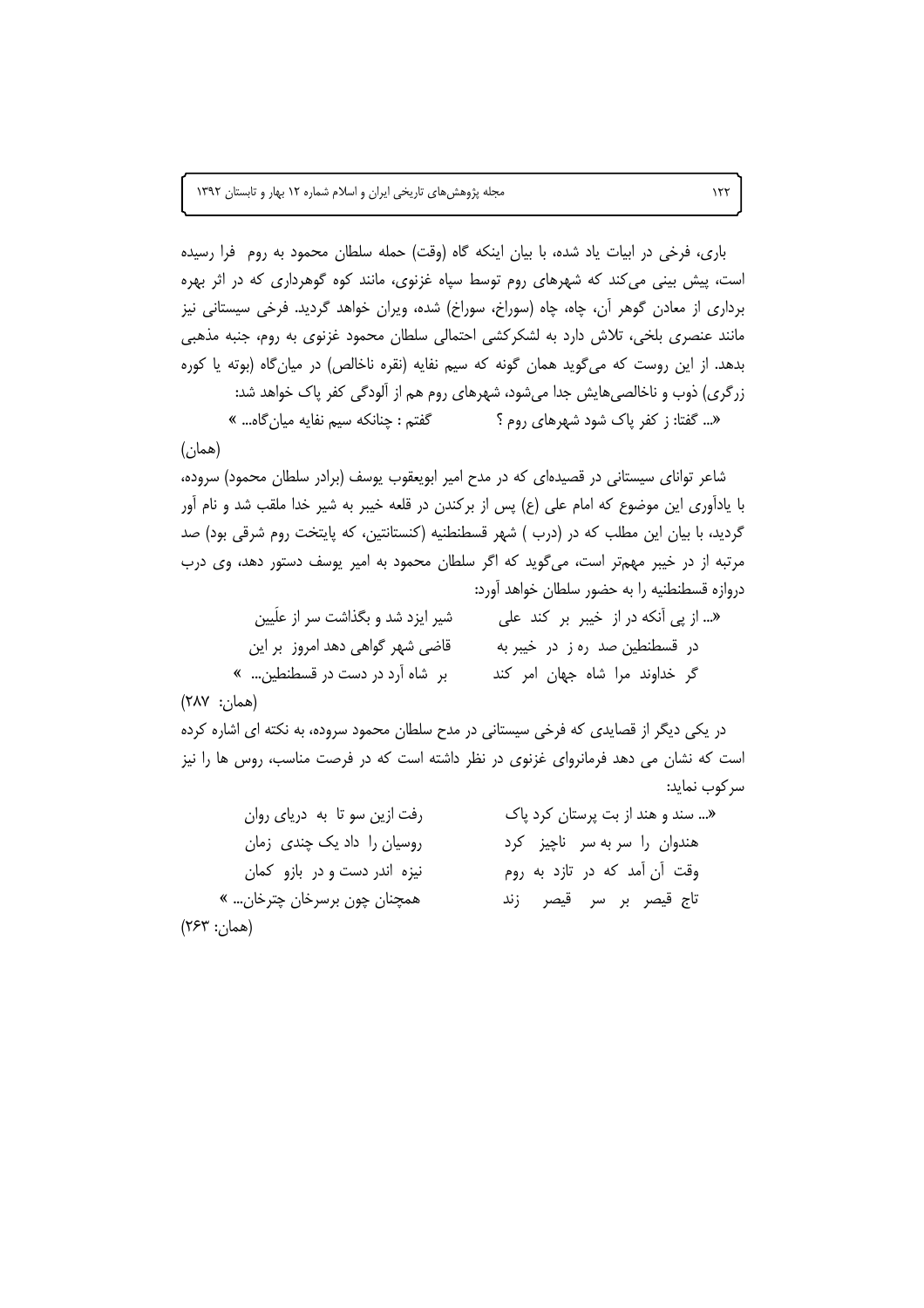فرخی در دنباله همین قصیده به پیشباز فتح روم توسط فرمانروای نام آور غزنوی رفته است و با بیان این نکته که تا زمانی که سلطان محمود پس از تصرف روم، از او (فرخی) درخواست نکند که شعری را که در مورد فتح روم سروده، بخواند، او (فرخی) خواب خوشی نخواهد داشت، می گوید : شعر فتح روم گفتستی ؟ بخوان… » «... خوش نخسبم تا نگويد : فرخي  $(\omega)$ (همان) از آنچه فرخی سیستانی در مرثیه مرگ سلطان محمود سروده است، ضمن آنکه بار دیگر بر اشتیاق محمود برای حمله به روم تاکید شده، مشخص است که رومیان نیز احتمال حمله سلطان غزنوی را به سرزمین خویش ازنظر دور نداشته و به استوار نمودن برج و باروی شهر های خویش اقدام نموده بودند: از تکاپوی بر آوردن برج و دیوار… » «…اًه و دردا که کنون قیصر رومی برهد  $(A \cap \cdot \cdot \cdot)$ 

نتيجه

چنانکه گفته شد، سلطان محمود غزنوی در دوران حکومت خویش سرزمینهای متعددی را به تصرف در آورد و قلمروی گسترده با ثروتی هنگفت فراهم نمود؛ اما او تا آخرین ماههای حیات خویش از تکاپوی به دست آوردن سرزمینهای جدید و اموال تازه باز نایستاد. هر چند، محمود دولتی متکی بر نیروی نظامی داشت و در چنین نوع حکومتی، فرمانروایی موفّق،تر بود که به صورت دایم لشکریان را در صحنههای کار و زار مشغول بدارد و آنان را از غنیمت های سرشار بر خوردار کند؛ اما این نکته را نیز نمی توان نادیده گرفت که محمود خود، اشتیاقی تمام برای گسترش بیش از پیش متصرفاتش داشت و اشتهای او برای مال اندوزی سیری ناپذیر بود. پیروزیهای پی در پی آن کشورگشای نامآور او را به توّهم شکست ناپذیری مبتلا ساخته بود و می خواست چون مشهورترین جهان گشایان، شرق و غرب را در سیطره خود داشته باشد. به طور نسبی فکر، روش و ساختار مملکت فاتحان بر تصرف سرزمین های متعدد و کسب غنایم ارزشمند و آکندن خزانه شاهی استوار بوده است. این نوع روش کشورداری مبتنی بر کشورگشایی، مردمان را دایما برای ادامه فتوح ترغیب می کند و آن چنان که رسم تاریخ است، سایهای از حماسه نیز این سازه را به غلیان در می آورد. عشق به گسترش قلمرو علاوه بر منویات مالی و نظامی فراوان، ناشی از میراثی کهن از اَرزوهای بشری برای جاودانگی و شهرت است. فاتحان، ناگزیرند در تداوم و گسترش قلمروی تحت فرمان خود بکوشند. محمود غزنوی، در روش ملکداری خود، قسمتی از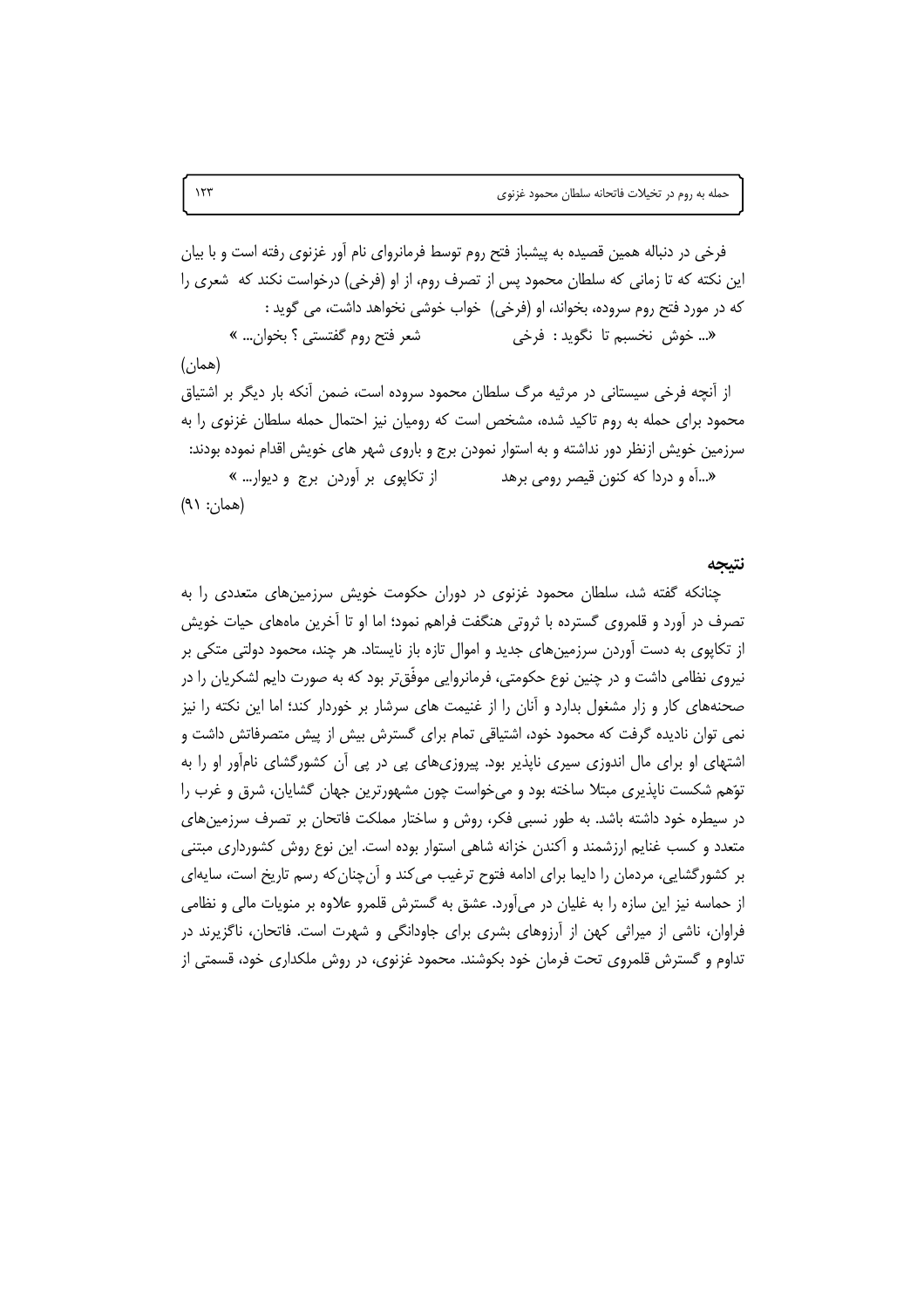مجله پژوهشهای تاریخی ایران و اسلام شماره ١٢ بهار و تابستان ١٣٩٢

نظام اقتصاد غنیمتی مبتنی بر گسترش قلمرو را به راه انداخت. بین او و سایر فاتحان شباهتهای بسیاری وجود دارد. او در عالم واقع و به تعبیر شاعران و درباریان که با چاشنی تملق و چاپلوسی او را می ستودند، جهانی را فتح کرده بود؛ اما در عالم تخیل هم أنچنان که میل و رغبتی عمیق به تداوم فتوحاتش داشت، می خواست مانند اسطورههای تاریخی که توسط شاعران و ناقلان احوال گذشته گان، در دربار او جاری میشد، فاتحی با متصرفات فراوان باشد و از سویی نیز عنوان کثیرالغزواتی را نه تنها در بلاد هندوستان، بلکه در جهات دیگر بخصوص آنهایی که در تاریخ صاحب اسم و رسمی بودند، با مسمی سازد و نام خود را بلند آوازهتر سازد. سلطان محمود در اواخر عمر، در حالی که متصرفات او از سوی جنوب شرقی تا کرانههای اقیانوس هند و از طرف شمال در بعضی نواحی تا سواحل رود سیحون رسیده بود، به سوی قلمرو آل بویه در مرکز ایران لشکر کشید و پس از آن تا حدود ارمنستان (در مرز روم شرقی) به نام محمود خطبه خوانده شد. سلطان غزنوی به این ترتیب نخستین گام را برای رسیدن به اهداف بزرگ خود در غرب برداشت، اما بیماری و ضعف آن پادشاه نامجوی وی را از پیگیری راه خویش باز داشت. بدین صورت آرزوی طلایی محمود که عبارت از پیروزی بر قیصر روم و تصرف دست کم، قسمتی از مملکت او بود، بر باد رفت و سلطان همیشه فاتح غزنوی، با ناکامی در این آرزو، جهان را به سختی بدرود گفت.

 $156$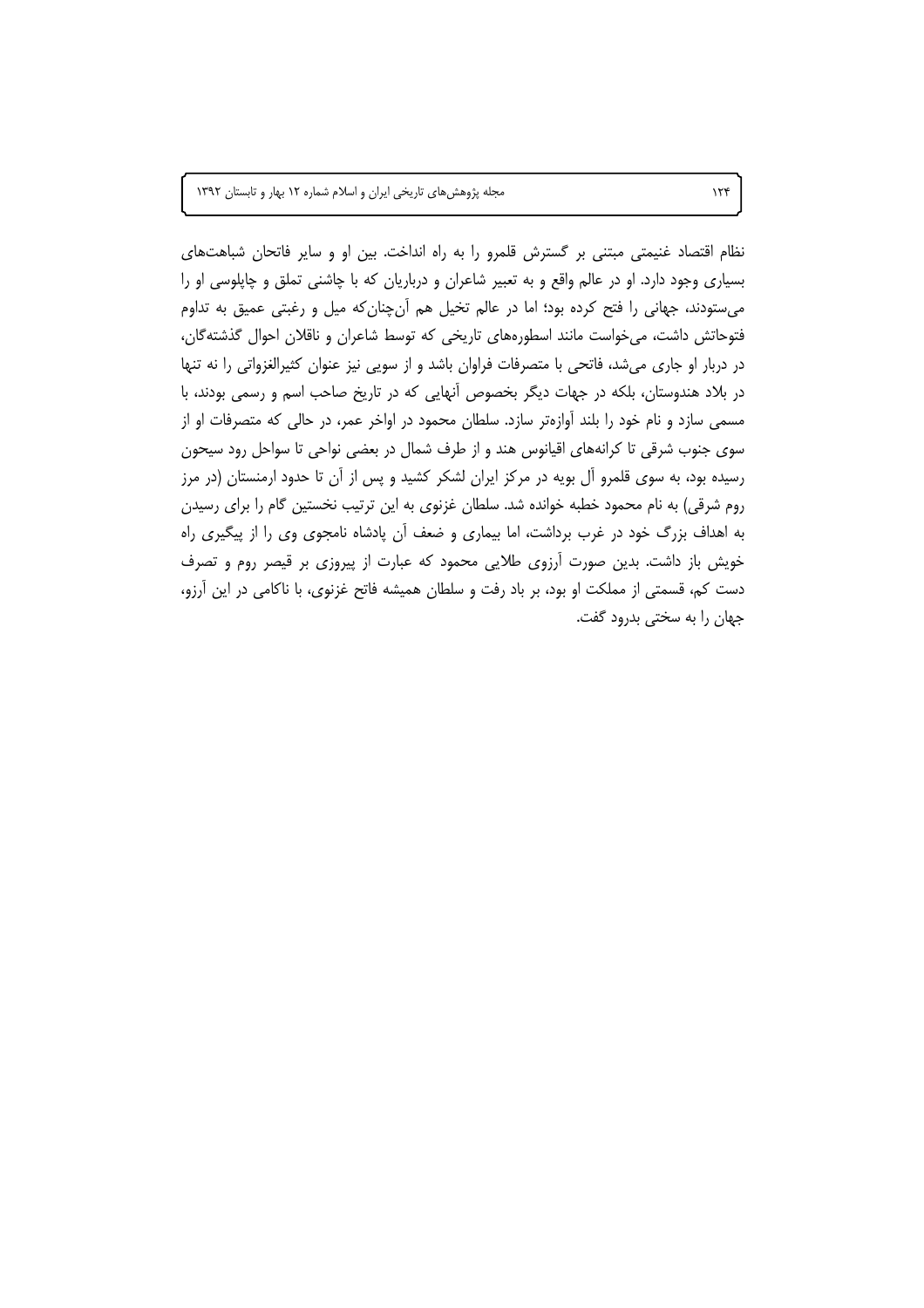#### منابع

ابن الأثير، عزالدين على (١٣٥١) *كامل ( تاريخ بزرگ اسلام و ايران )*. جلد پانزدهم. ترجمه على هاشمي حائري. تهران : انتشارات علمي. جائري. تيهران : انتشارات علمي. باسورث، كليفورد. ادموند ( ۱۳۶۲ ) *تاريخ غزنويان*. جلد اول. ترجمه حسن انوشه. تهران : امير كبير. بيهقي، ابوالفضل محمد بن حسين (١٣۵۶) *تاريخ بيهقي*. به تصحيح على اكبر فياض. مشهد: دانشگاه فردوسي. جرفادقانی، ابوالشرف ناصح بن ظفر (۱۳۵۷) *ترجمه تاریخ یمینی.* به اهتمام جعفر شعار. تهران : بنگاه ترجمه و نشر کتاب. جوزجاني، منهاج سراج (۸۳۶۳*) طبقات ناصري.* جلد اول. به تصحيح عبد الحي حبيبي. تهران: دنياي كتاب. راوندي، محمد بن علي (١٣۶۴) ر*احه الصدور و آيه السرور*، به اهتمام محمد اقبال، تهران: امير كبير. زرین کوب، عبدالحسین (۱۳۶۲) *تاریخ در ترازو*، تهران : انتشارات امیرکبیر. شبانکاره ای، محمد بن علی (۱۳۶۳) *مجمع الانساب*، به تصحیح میر هاشم محدث، تهران : امیرکبیر. عنصرالمعالي.كيكاووس بن اسكندر (٨٣٧٨ ق*ابوس نامه.* به تصحيح غلامحسين يوسفي. تهران: انتشارات علمی و فرهنگی. عنصری بلخی. ابوالقاسم حسن (۱۳۶۳) *دیوان عنصری*، به کوشش محمد دبیر سیاقی. تهران : کتابخانه سنائى. فرَخی سیستانی. علی بن جولوغ (۱۳۸۰) *دیوان حکیم فرخی سیستانی.* به کوشش محمد دبیر سیاقی. تهران : انتشارات زوار. فرشته، ملا محمد قاسم هندو شاه (بي تا) *تاريخ فرشته ( گلشن ابراهيمي ).* جلد اول. لكهنو ( هند ). فروزانی، سید ابوالقاسم (۱۳۸۵) *تاریخ تحولات سیاسی، اجتماعی، اقتصادی و فرهنگی ایران در دوره سامانیان.* تهران : انتشارات سمت، —— (۱۳۸۱) *سیمجوریان نخستین دودمان قدرتمند ترک در ایران.* تهران : انتشارات

ايل شاهسون بغدادي،